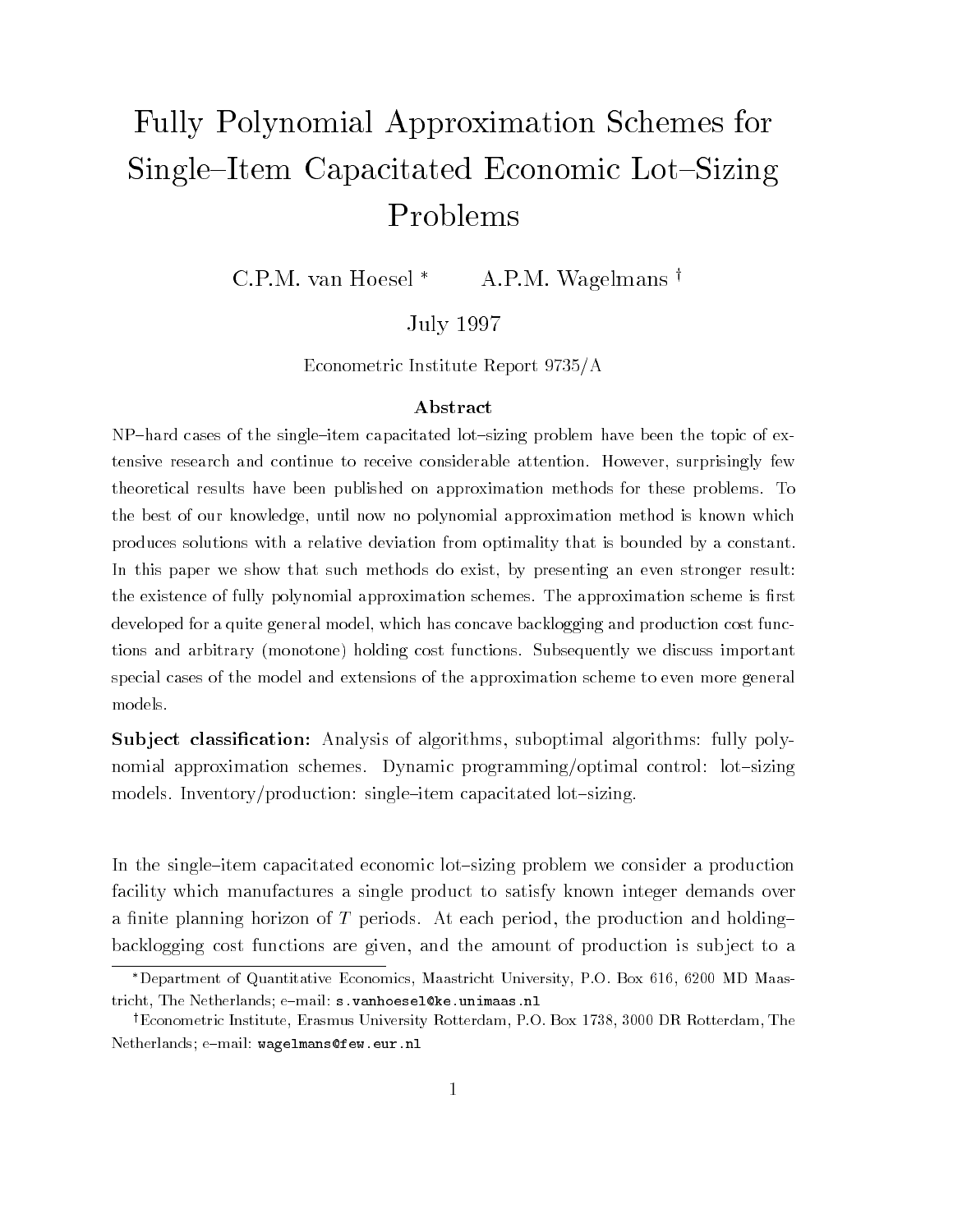capacity limit. The problem is that of determining the amounts to be produced in each period such that all demand is satised and the total cost is minimized.

Florian, Lenstra and Rinnooy Kan (1980) and Bitran and Yanasse (1982) have shown that the single-item capacitated lot-sizing problem is  $NP$ -hard, even for many special cases. For notable exceptions, we refer to Florian and Klein (1971), Bitran and Yanasse (1982), Rosling (1993), Chung and Lin (1988) and Van Hoesel and Wagelmans (1996).

NP-hard cases of the problem have been the topic of extensive research and continue to receive considerable attention. The proposed solution methods are typically based on dynamic programming (for instance, Kirca 1990; Chen, Hearn and Lee 1994a, 1994b; Shaw and Wagelmans 1995), branch-and-bound (for instance, Baker et al. 1978; Erenguc and Aksoy 1990), or a combination of the two (for instance, Chung, Flynn and Lin 1994; Lofti and Yoon 1994).

It should also be mentioned that a lot of research has been devoted to finding a (partial) polyhedral description of the set of feasible solutions of lot-sizing problems; see, for example, Pochet (1988) and Leung et al. (1989), Pochet and Wolsey (1993, 1995) and Constantino (1995). The main motivation for studying the polyhedral structure of capacitated single-item models is to use the results to develop branch-and-cut methods for more complicated problems, such as multi-item problems, that contain this model as a substructure. However, the branch-and-cut approach has not (yet) resulted in competitive algorithms for the capacitated single-item problems themselves.

Surprisingly, very few theoretical results have been published on approximation methods for capacitated single-item problems. The only notable exceptions are Bitran and Matsuo (1986) and Gavish and Johnson (1990). The first article considers approximation formulations which are solvable in pseudo{polynomial time. The optimal solution of an approximation formulation can be used as an approximate solution of the actual problem. For special cases of the problem, it can be shown that the relative error of the approximate solution value can be bounded by an expression which depends on the input data. The authors argue that this bound will be satisfactory for practical purposes. Gavish and Johnson present a fully polynomial approximation scheme which is applicable to a large class of capacitated single-item scheduling problems. Their approach, however, appears to be more suitable for continuous time models, than for discrete times models, such as those considered in this paper. The reason is that in calculating an approximate solution, the discrete nature of the problem is ignored. Therefore, \the translation from this solution back to an equivalent discrete-time model may be difficult" (p. 74). Another drawback of the approach is that the error of the approximate solution is not measured as the usual relative error with respect to the optimal value, but as ratio of the value of the approximate solution and an upperbound on value of any feasible solution. (The ratio of this upperbound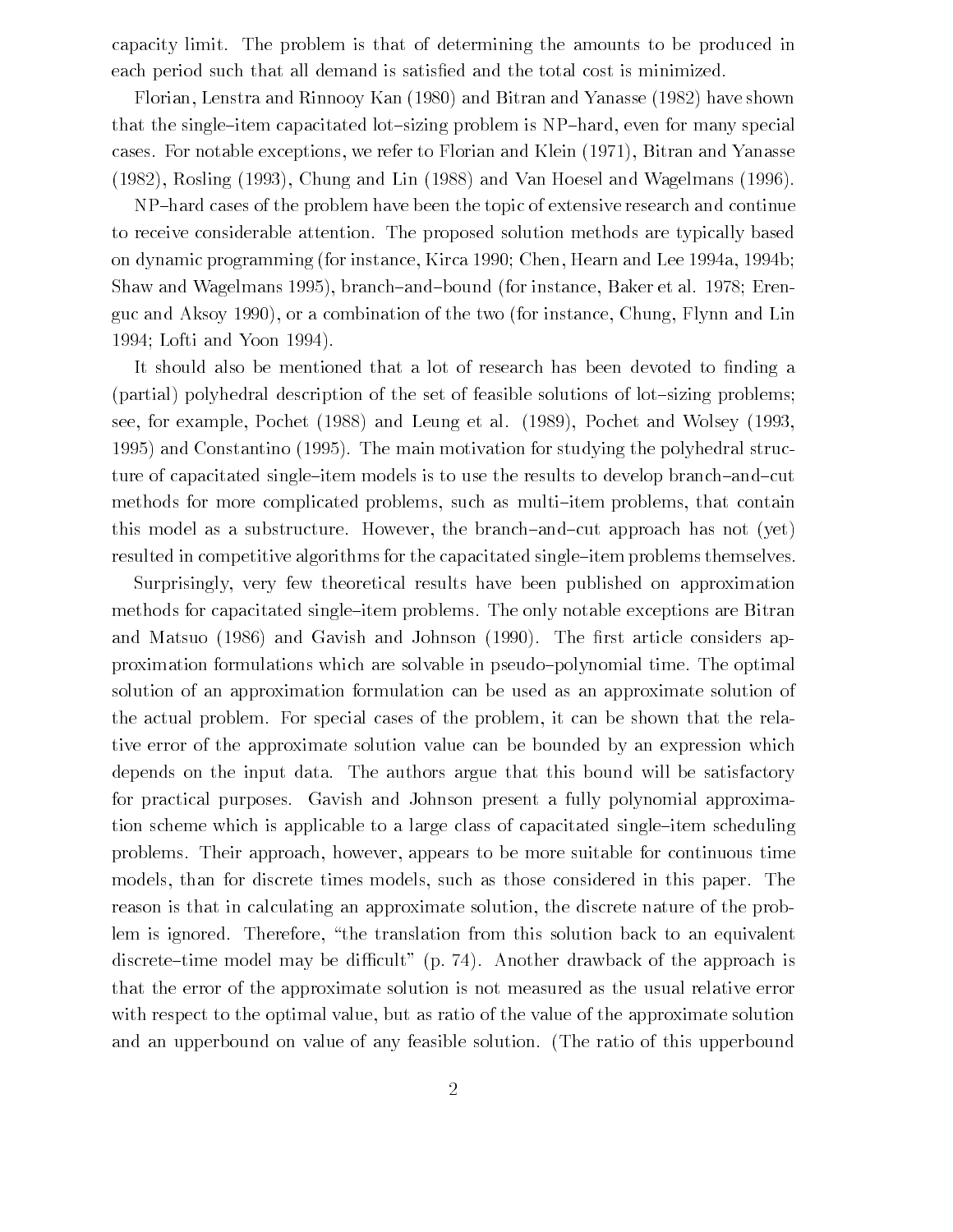and the optimal value may be arbitrarily large.) Gavish and Johnson justify the alternative error measure by pointing out that the usual relative error is inadequate for a minimization problem if there is a possibility that the optimal value is zero. Although this is true in general, we will explain in Section 1 why this is not a relevant argument for the lot-sizing problems considered in this paper.

To summarize the above discussion: to the best of our knowledge, until now no polynomial approximation method is known for the single-item capacitated lot-sizing problem which produces solutions with a relative deviation from optimality that is bounded by a constant. In this paper we will show that such methods do exist, by presenting an even stronger result: the existence of fully polynomial approximations schemes. Recall that such algorithms determine for any  $\epsilon > 0$  and any problem instance, a solution of which the relative deviation from optimality is at most  $\epsilon$ , in a running time which is polynomial in both  $1/\epsilon$  and the size of the problem instance.

This paper is organized as follows. In Section 1, we first define the model for which the approximation scheme will initially be developed. It assumes concave backlogging and production functions. The holding cost functions are only assumed to be nondecreasing. In Section 2 we present an exact dynamic programming procedure for this model. This algorithm differs from  $-$  and is more complicated than  $-$  the standard DP approach presented by Florian, Lenstra and Rinnooy Kan (1980). Two approximation methods, one of which is based on the DP algorithm, are described in Section 3, and in Section 4 we show how these methods can be combined to yield a fully polynomial approximation scheme. In Section 5 we discuss two important special cases, namely the model without backlogging (which allows the concavity assumption on the production cost functions to be dropped) and the model in which all cost functions are pseudo-linear (which allows an improved complexity). Furthermore, we will show in this section that our results can be extended to models with features such as bounds on the inventory levels, piecewise concave cost functions and start{up and reservation costs. Section 6 contains concluding remarks.

## 1 Problem definition

In this section we define the model for which the approximation scheme will initially be developed. Let T denote the length of the planning horizon. For each period

| - 1750    |                                     |
|-----------|-------------------------------------|
| $d_t$ :   | demand in $t$ ;                     |
| $x_t$ :   | production level in $t$ ;           |
| $c_{+}$ : | production capacity in period $t$ ; |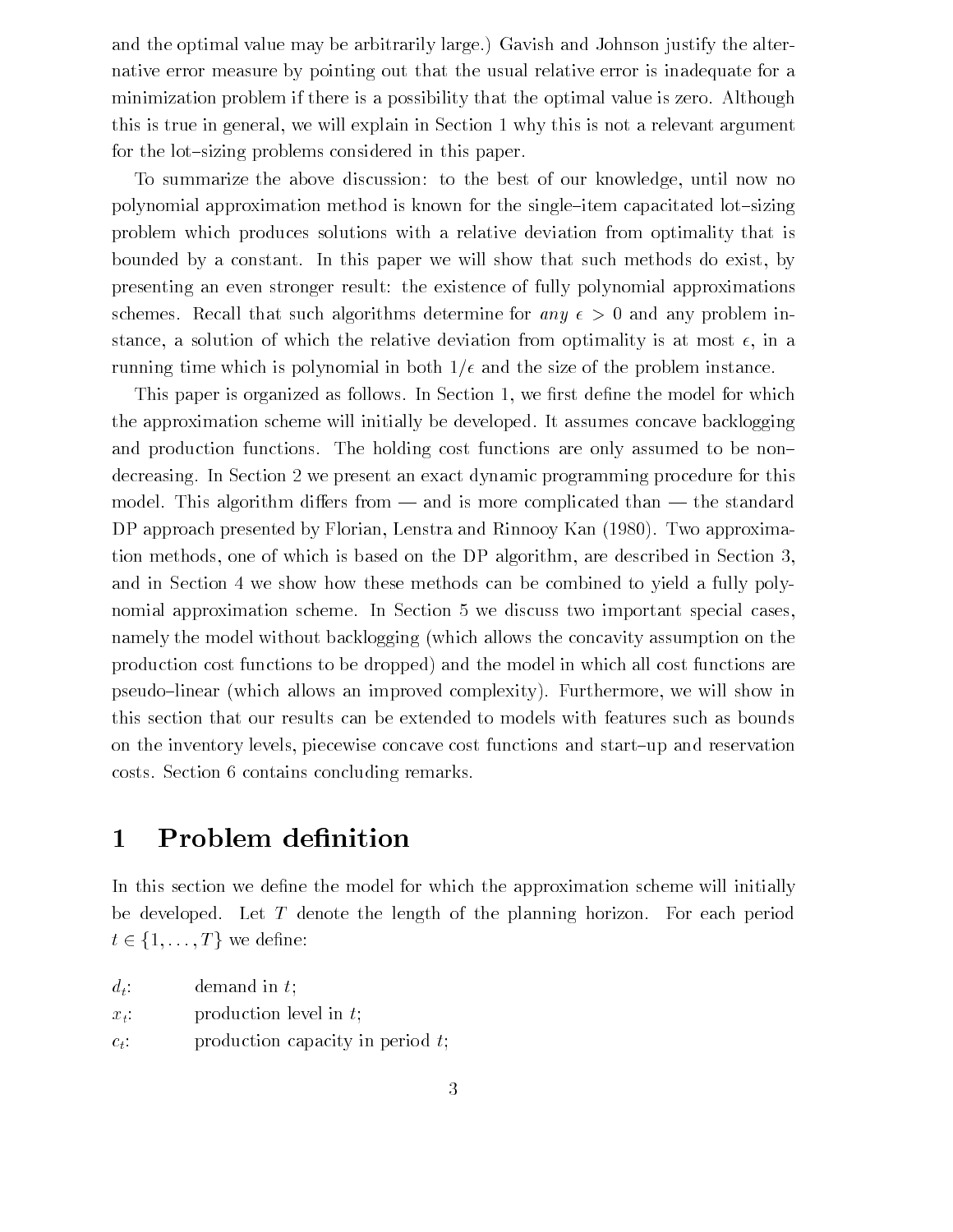$I_t$ : inventory level at the end of t;  $p_t(x_t):$  production costs in t, a function of  $x_t$ ;  $h_t(I_t):$  holding-backlogging costs in t, a function of  $I_t$ .

Furthermore,  $I_0$  is defined to be 0 and we make the following assumptions:

All demands, capacities, production and inventory levels are integer.

The production cost function  $p_t$  is non-decreasing and concave in the integers of

The holding-backlogging cost functions are non-decreasing on  $[0, \infty)$  and nonincreasing and concave on  $(-\infty, 0]$ . If backlogging is not allowed, then the costs are equal to 11 km in  $\omega_0$  are the inventory levels. Furthermore,  $h(t)$  = 0 for all

All cost functions All cost functions can be evaluated in polynomial time at any value in their domain and are scaled such that they are integer valued.

The objective is to satisfy all demand at minimal cost, subject to the capacity constraints. Hence, the problem can be formulated as

$$
z^* = \min \sum_{t=1}^T (p_t(x_t) + h_t(I_t))
$$
  
s.t.  $I_t = I_{t-1} + x_t - d_t$   $t = 1, 2, ..., T$   
 $x_t \le c_t$   $t = 1, 2, ..., T$   
 $I_0 = 0$   
 $x_t \ge 0$  integer  $t = 1, 2, ..., T$   
 $I_t$  integer  $t = 1, 2, ..., T$ 

The assumptions  $h_t(0) = 0$  and  $p_t(0) = 0$  for all periods t, imply that we are only considering the costs which depend on the production plan, i.e., constant costs are ignored. Although adding the same positive constant to the cost of every feasible solution does not change the cost ordering of the solutions, it would decrease the relative error of every solution. Hence, the assumptions can be viewed as a normalization of the problem. With respect to the issue of zero cost solutions, as raised by Gavish and Johnson (1990), we note the following. In Subsection 3.2, it will be shown that under very mild conditions (monotonicity of the cost functions) it is possible to determine in polynomial time whether or not there exists a zero cost solution of a given instance of the single-item capacitated lot-sizing problem. Moreover, if it exists, such a solution is found. Hence, the issue of polynomial approximation is only relevant for those problem instances for which we do not find a zero cost solution. Of course, for these problem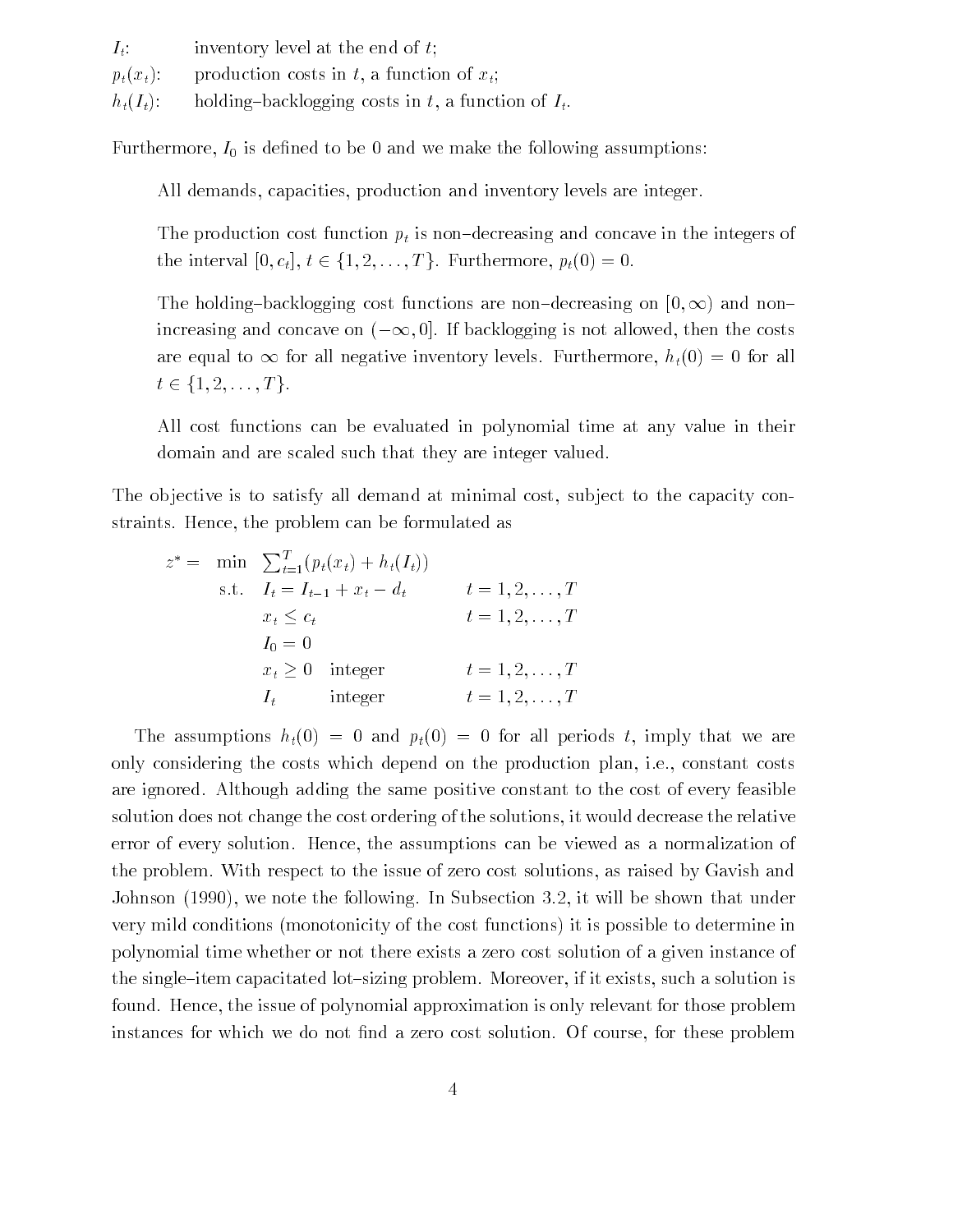instances the relative error with respect to the optimal value is a meaningful measure for the quality of approximate solutions.

In the next section, we will describe an exact solution method for the above problem.

# 2 A dynamic programming algorithm

In the standard dynamic programming approach to the capacitated dynamic lot sizing problem, one computes (in a forward or backward fashion) for every period  $t \in$ 20 Juni 19  $\frac{1}{1}$ ;  $\frac{1}{2}$ ; ...,  $\frac{1}{2}$  and all possible inventory levels in the minimal cost of action  $\frac{1}{2}$ level. The running time of this approach is proportional to  $\sum_{t=1}^{I} c_t \times \sum_{t=1}^{I} d_t$  (see Florian, Lenstra and Rinnooy Kan, 1980). It is not easy to base an approximation scheme on this DP approach, since the running time can only be decreased if both cumulative capacity and cumulative demand are rescaled, which means that the set of feasible solutions is changed. As a consequence, it may not be trivial to translate an optimal solution of a rescaled problem instance into a feasible solution of the original instance. It may even be possible that one instance is feasible while the other is infeasible. Therefore, we will present a different, more complicated, dynamic programming approach of which the running time mainly depends on an upperbound on the optimal value  $z$  . This approach can be viewed as being  $\,$  dual  $\,$  to the standard dynamic  $\,$ programming approach. i.e., the ending inventory is maximized sub ject to a budget constraint.

### 2.1 Preliminaries

To facilitate the exposition, we will assume from now on that it takes constant time to evaluate any of the cost functions which we dened in the previous section. The reader will have no problem in verifying that every polynomial running time obtained in this paper, will remain polynomial if the function evaluations take polynomial time instead. Furthermore, we will assume from now on that all capacities are strictly positive. The adaption of our algorithms for zero capacities is straightforward.

The following lemmas are well-known, and will be frequently used in our exposition.

**Lemma 1** If two functions f and g are both non-decreasing, then  $f + g$  is also nondecreasing.

**Lemma 2** If two functions f and g are both concave, then  $f + g$  is also concave.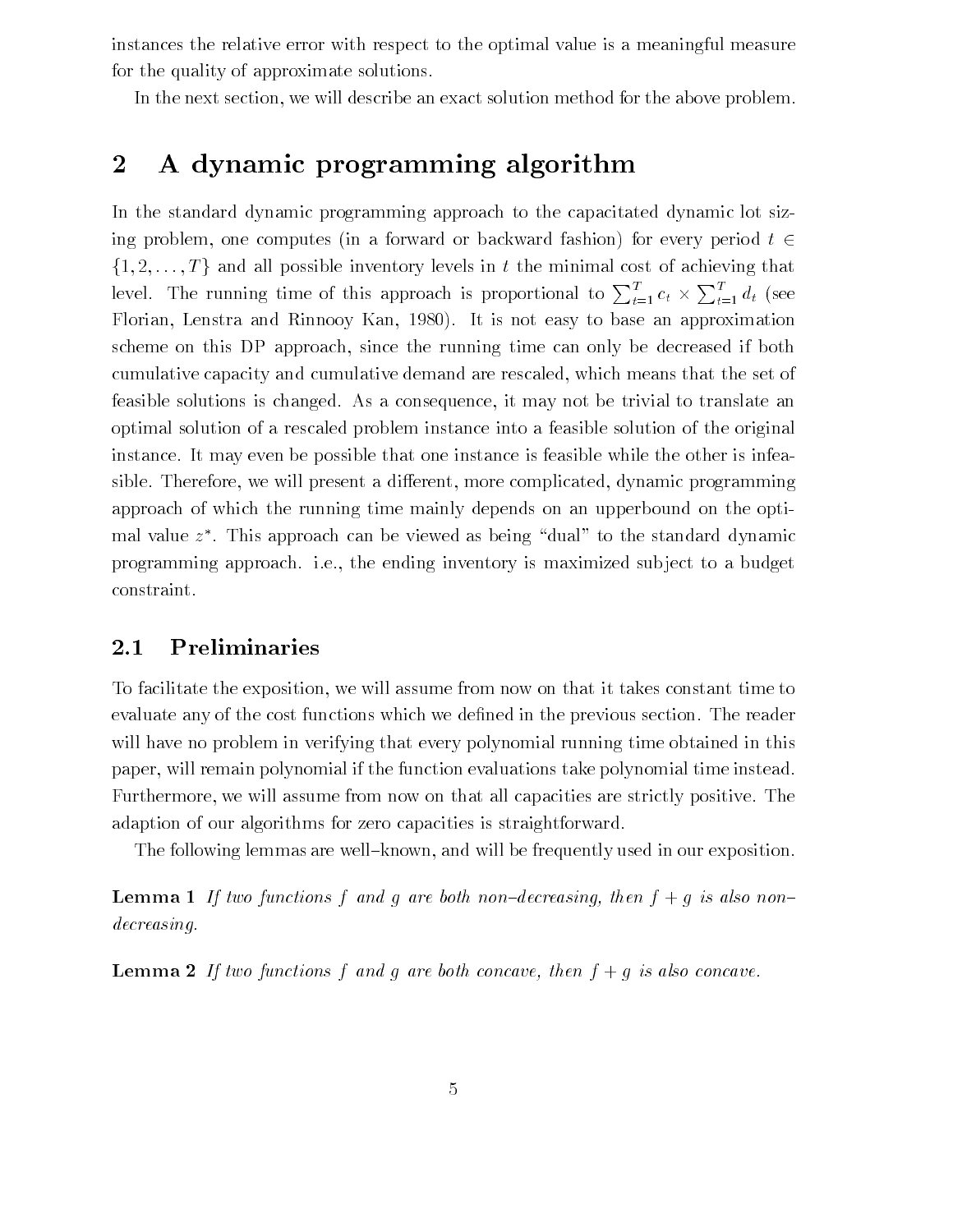**Lemma 3** If a function f defined on the interval of integers  $[a, b]$ , is non-decreasing and can be evaluated in constant time, then we can find for any number  $y$  the values

$$
\min_{a \le x \le b} \{ f(x) \ge y \} \quad and \quad \max_{a \le x \le b} \{ f(x) \le y \},
$$

and the corresponding values of x, in  $\bullet$  ( $\bullet$ <sub>0</sub>( $\bullet$  -a)) time by applying binary search.

**Lemma 4** If a function f defined on the interval of integers  $[a, b]$ , is concave and can be evaluated in constant time, then we can find for any number y the values

$$
\min_{a \le x \le b} \{f(x) \ge y\}, \max_{a \le x \le b} \{f(x) \le y\}, \min_{a \le x \le b} \{f(x) \le y\} \text{ and } \max_{a \le x \le b} \{f(x) \ge y\}
$$

and the corresponding values of  $\alpha$ , in  $\alpha$  ( $\alpha$ )  $\alpha$ ) time by binary search.

#### 2.2 The recursion formulas

Let  $D$  be any integer upperbound on  $z$  . F  $I_t$  which can be achieved by production in the<br>in these periods is at most b. Hence, b can be  $\mathbb{R}$ first t periods if the total cost incurred in these periods is at most b. Hence, b can be viewed as the total budget that we are allowed to spend in the first t periods.  $F_t(b)$  is  $\alpha$  if there does not exist any value of  $\alpha$  if with a corresponding feasible feasible feasible feasible feasible feasible feasible feasible feasible feasible feasible feasible feasible feasible feasible feasible feasib production plan costing at most  $b$ . Note that  $z$  is equal to the smallest value of  $b$  for  $\mathbf{F} \times \mathbf{F} = \mathbf{F}$ 

By definition, the following holds for  $t = 1$ :

$$
F_1(b) = \max_{0 \le x_1 \le c_1} \{x_1 - d_1 \mid p_1(x_1) + h_1(x_1 - d_1) \le b\} \text{ for } b = 0, ..., B
$$
 (1)

 $m_1 = \min\{d_1, c_1\}$ . The function  $p_1(x_1) + h_1(x_1 - d_1)$  is concave on the interval  $[0, m_1]$ ,<br>and on the interval  $[m_1, c_1]$  it is non-decreasing. Therefore, we can find  $m_1$  = minf $(a_1, a_1)$  is concerned p<sub>1(x1)</sub> +  $m_1(x_1 - x_1)$  is concerned on the interval  $[a_1, a_1]$ , and on the interval  $[m_1, c_1]$  it is non-decreasing. Therefore, we can find

$$
\max\{x_1 \in \{0, 1, \dots, m_1\} \mid p_1(x_1) + h_1(x_1 - d_1) \le b\}
$$
\n(2)

and

$$
\max\{x_1 \in \{m_1, m_1 + 1, \dots, c_1\} \mid p_1(x_1) + h_1(x_1 - d_1) \le b\}
$$

 $\mathcal{O}(\log(c_1))$ , by Lemmas 3 and 4. If both maxima exist, we ta  $\cdots$   $\cdots$   $\cdots$   $\cdots$   $\cdots$   $\cdots$   $\cdots$   $\cdots$   $\cdots$   $\cdots$   $\cdots$   $\cdots$   $\cdots$   $\cdots$   $\cdots$   $\cdots$   $\cdots$   $\cdots$   $\cdots$   $\cdots$   $\cdots$   $\cdots$   $\cdots$   $\cdots$   $\cdots$   $\cdots$   $\cdots$   $\cdots$   $\cdots$   $\cdots$   $\cdots$   $\cdots$   $\cdots$   $\cdots$   $\cdots$   $\cdots$   $\cdots$ the maximum of the two; if none exists we set  $F_1(b) = -\infty$ .

We have shown the following.

 $\int$  in  $\mathcal{O}(B \log c_1)$  time.  $\sum_{i=1}^{n}$  and  $\sum_{i=1}^{n}$  if  $\sum_{i=1}^{n}$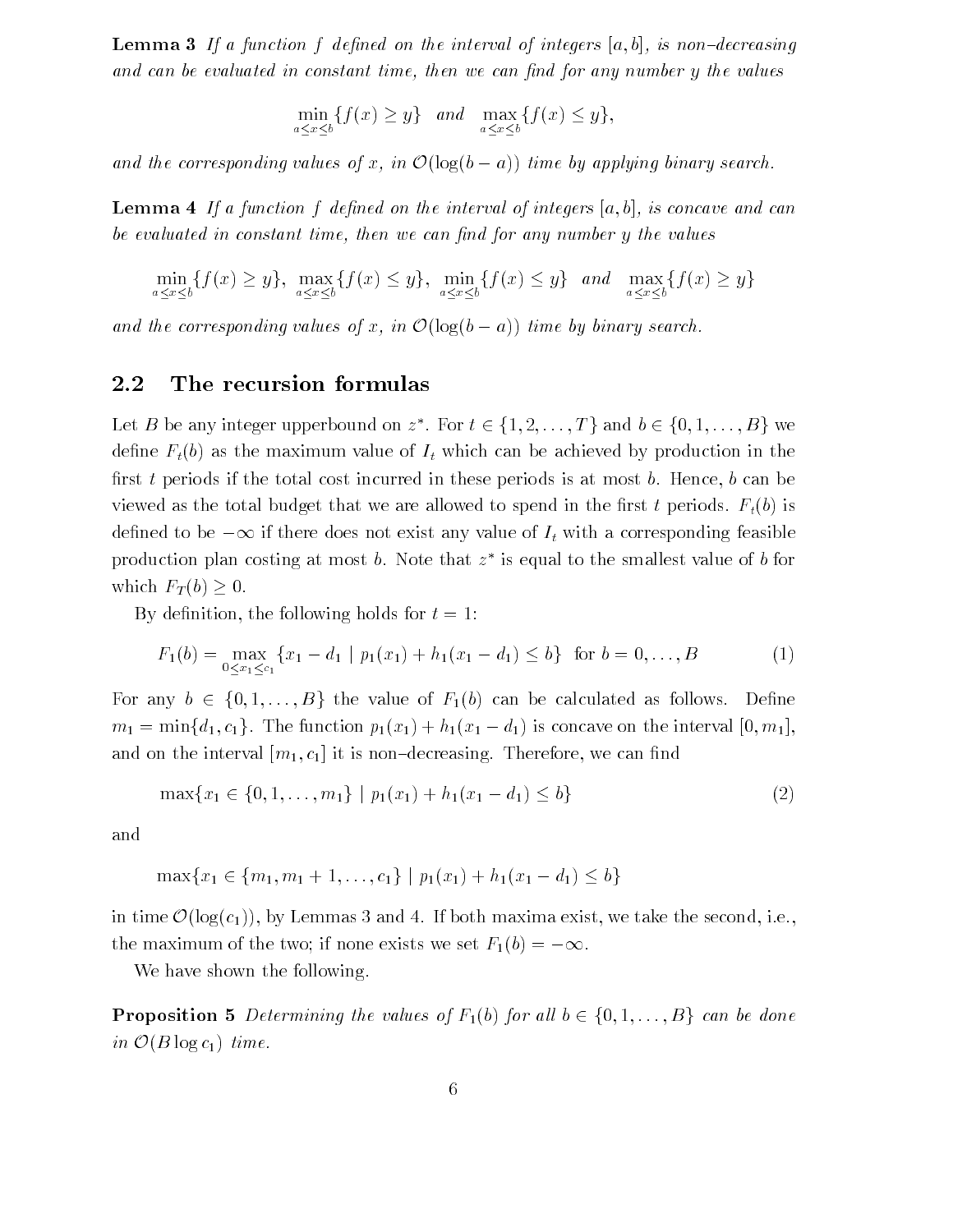Now consider a period  $t \in \{2, 3, ..., T\}$  and a fixed budget  $b \in \{0, 1, ..., B\}$ . A correct recursion formula which links  $F_t(b)$  to the values  $F_{t-1}(a), a \in \{0, 1, ..., B\}$ , is not trivial. Consider a fixed value of  $a, 1 \le a \le b$ , and suppose we want to determine<br>the maximum value of  $I_t$  such that the total cost incurred in the first  $t-1$  periods is not trivial. Consider a  $\alpha$  and suppose we want to determine to determine to determine to determine to determine to determine to determine to determine to determine the suppose we want to determine the suppose we want to  $\frac{1}{\epsilon}$ at most a and the cost incurred in period the cost in period to  $\mathcal{I}$ situations between which we will distinguish.

By definition, with the given budget the maximum ending inventory of the first  $t-1$ periods is  $I_{t-1} = F_{t-1}(a)$ . The remainder  $b-a$  of the budget is available for production and inventory costs in period  $t$ . The first situation is the one in which it is possible to extend the production plan corresponding to  $I_{t-1} = F_{t-1}(a)$ , to a plan also including

$$
p_t(x_t) + h_t(F_{t-1}(a) + x_t - d_t) \leq b - a
$$

We will show that in this case  $I_{t-1}$  can be assumed to be  $F_{t-1}(a)$ . In the second situation we have  $(c_1) + (E_1(c_2), \ldots, E_k(c_k))$ we have

$$
p_t(x_t) + h_t(F_{t-1}(a) + x_t - d_t) > b - a
$$

For this case we can show that  $x_t$  may be assumed to be 0. Thus, in both situations, we can restrict the value of one of the variables  $x_t$  and  $I_{t-1}$ . This is proved in the following two propositions, which are valid even if the backlogging and production cost functions are not concave, but only monotone.

 $p_t(x_t) + h_t(x_t + F_{t-1}(a) - d_t) \leq b - a$ pt(xt) + ht(xt <sup>+</sup> Ft1(a)  $\alpha$  a b  $\alpha$  b  $\alpha$ 

then only production plans with  $I_{t-1} = F_{t-1}(a)$  need to be considered when computing the maximum value of It, given budget a for the rst t <sup>1</sup> periods.

**Proof.** Let  $\hat{x}_t$  be the maximum feasible production level in period t given  $I_{t-1}$  =  $F_{t-1}(a)$ , i.e.,

$$
\hat{x}_t = \max\{x_t \in \{0, 1, \dots, c_t\} \mid p_t(x_t) + h_t(F_{t-1}(a) + x_t - d_t) \le b - a\}
$$
 (3)

 $x_t$  = max $\{x_t \in \{x_t, y_t, y_t, z_t\} \mid F_t(x_t) + x_t \in \{x_t, y_t, z_t\} \}$  (3) Suppose that  $\beta$  and  $t\!=\!1$  and there are also exists a feasible production plan with plane with  $\alpha$  $I_{t-1} = y$ ; let  $\bar{x}_t$  be the corresponding maximum production level in period t, i.e.,

To prove the proposition, it suffices to show that  $F_{t-1}(a) + \hat{x}_t - d_t \geq y + \bar{x}_t - d_t$ , since this means that taking  $I_{t-1} = F_{t-1}(a)$  is always at least as good as  $I_{t-1} = y < F_{t-1}(a)$ .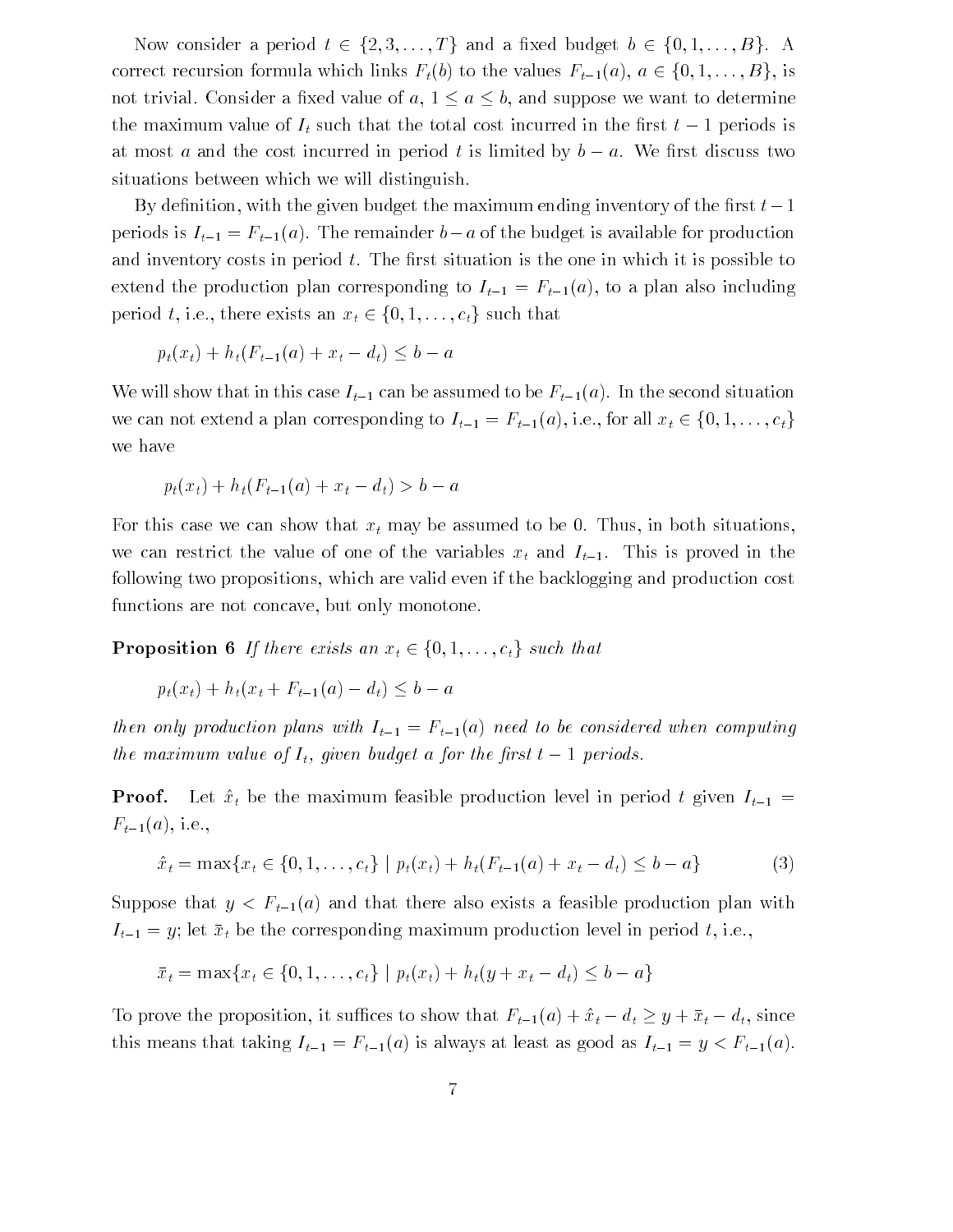$D = \sum_{i=1}^{n} a_i$   $\sum_{i=1}^{n} a_i$   $\sum_{i=1}^{n} a_i$   $\sum_{i=1}^{n} a_i$   $\sum_{i=1}^{n} a_i$   $\sum_{i=1}^{n} a_i$ . We will prove that ^xt x~t, which immediately implies Ft1(a)+^xtdt Ft1(a)+~xtdt <sup>=</sup> y+ xtdt. The proof is by contradiction. Suppose that  $\begin{array}{ccc} \mathbf{r} & \mathbf{r} & \mathbf{r} & \mathbf{r} & \mathbf{r} & \mathbf{r} & \mathbf{r} & \mathbf{r} & \mathbf{r} & \mathbf{r} & \mathbf{r} & \mathbf{r} & \mathbf{r} & \mathbf{r} & \mathbf{r} & \mathbf{r} & \mathbf{r} & \mathbf{r} & \mathbf{r} & \mathbf{r} & \mathbf{r} & \mathbf{r} & \mathbf{r} & \mathbf{r} & \$ Furthermore,  $\tilde{x}_t$  is a feasible production level for  $I_{t-1} = F_{t-1}(a)$ . To see this, we note that pt(~xt) pt(xt) by the monotonicity of pt, and ht(Ft1(a)+~xtdt) = ht(y+ xtdt), since the arguments are equal. Hence,

$$
p_t(\tilde{x}_t) + h_t(F_{t-1}(a) + \tilde{x}_t - d_t) \leq p_t(\bar{x}_t) + h_t(y + \bar{x}_t - d_t) \leq b - a
$$

Thus,  $x_t = \tilde{x}_t$ , and  $I_{t-1} = F_{t-1}(a)$  satisfy the budget constraint. We now have a  $c \left( \begin{array}{ccc} 0 & \lambda & \lambda \\ 0 & \lambda & \lambda \end{array} \right)$  in (3). Hence, which complete the complete the complete the complete the complete the complete the complete the complete the complete the complete the complete the complete the compl proof.

 $p_t(x_t) + h_t(x_t + F_{t-1}(a) - d_t) > b - a$ pt(xtility) + http://  $\mathbf{b}$ 

the considered when computing the maximum value of  $I_t$ , given budget a for the first<br>t - 1 periods. be considered when computing the maximum value of It, given budget a for the rst  $\mathbf{r} = \mathbf{r}$  per ods.

**Proof.** Let  $y < F_{t-1}(a)$  and  $\bar{x}_t$  be such that taking  $I_{t-1} = y$  and production in period t equal to  $\bar{x}_t$  is feasible, and  $y + \bar{x}_t$  is maximal.

 $\overline{u}$   $\overline{u}$   $\overline{u}$   $\overline{u}$   $\overline{u}$   $\overline{u}$  is also feasible monotonicity of pt is also feasible monotonicity of pt is also feasible monotonicity of pt is also feasible monotonicity of pt is also feasible monoto to take  $F_{t-1} = F_{t-1}(a)$  and production in period to  $F_{t-1}$  and to  $x_t = F_{t-1}(a) + y$ . that 0 x~t <sup>&</sup>lt; xt ct. However, (4) states that such a feasible plan does not exist. Hence, we have a contradiction, which implies  $y + \bar{x}_t < F_{t-1}(a)$ .

 $\lambda_0 = \lambda_1$  assume that  $\lambda_1 = \lambda_2$  is the function of  $\lambda_2$  is  $\lambda_3 = \lambda_4$  ,  $\lambda_4 = \lambda_5$  ,  $\lambda_5 = \lambda_6$  ,  $\lambda_7 = \lambda_8$  $h(t) = h(t)$  b a, where the second inequality follows from the second inequality follows from the fact that http:// is non-increasing on  $(-\infty, 0]$ , while the last inequality is (4) for the case  $x_t = 0$ . Again we have a contradiction. So, besides  $y + \bar{x}_t < F_{t-1}(a)$ , we may assume  $F_{t-1}(a) > d_t$  in the sequel.

Any level of  $I_{t-1}$  in the interval  $[d_t, F_{t-1}(a)]$  can be attained at total cost at most a  $\mathbf{r}$  the second  $\mathbf{r}$  periods. To see this, take a production plan for the first to  $\mathbf{r}$  periods. with  $I_{t-1} = F_{t-1}(a)$  and total cost at most a. Change this production plan by lowering the production level in the last production period until the desired value of  $I_{t-1}$  is reached or the production level becomes 0. In the latter case, repeat the procedure with the new production plan. Iterate until a production plan with the desired value

 $\Box$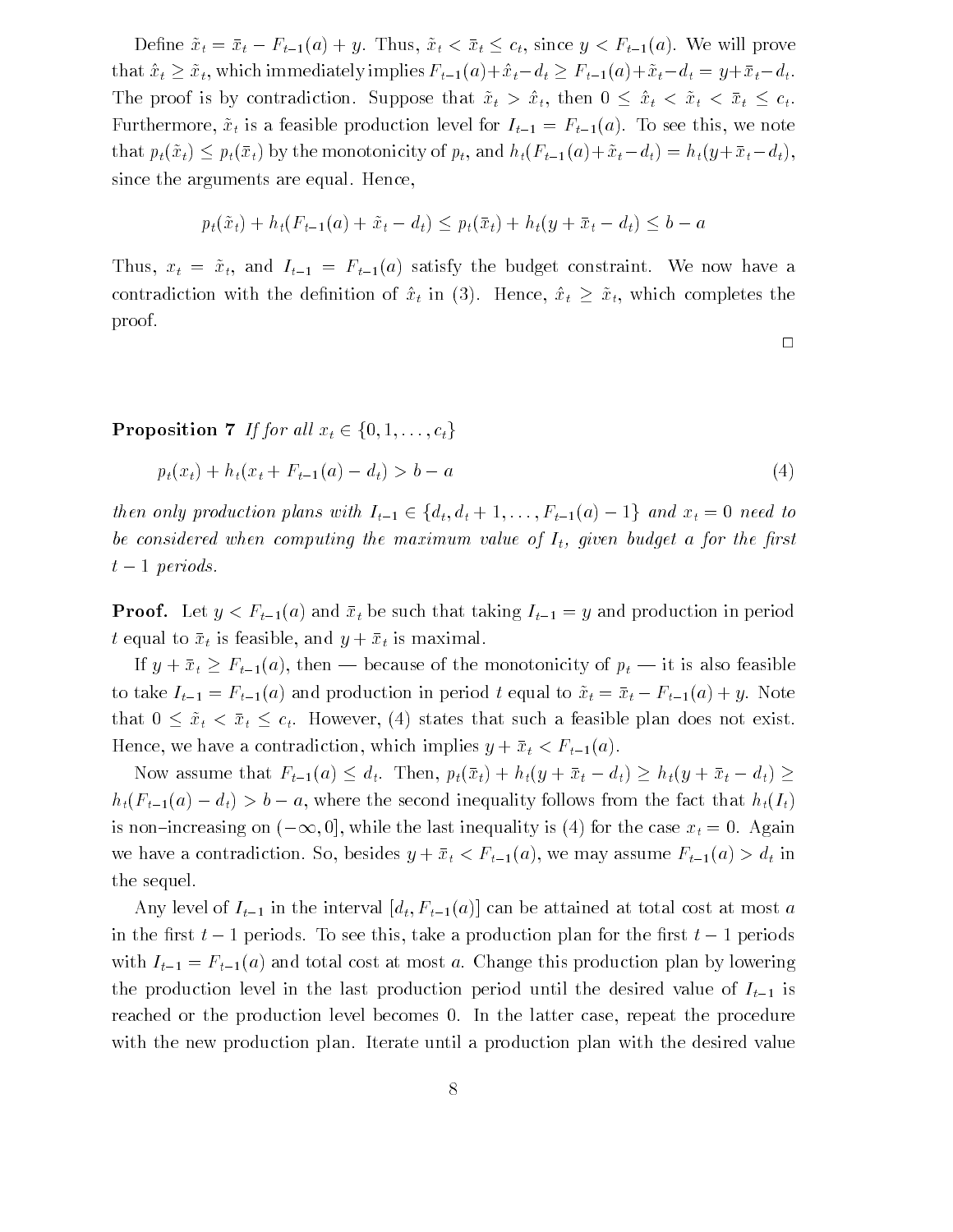of  $I_{t-1}$  is obtained. This production plan has cost at most a, because in the process of changing the production plan, both the production and holding costs do not increase.

Hence, in particular, we have that  $I_{t-1} = d_t$  can be attained at cost at most a. In combination with zero production in period t we get  $I_t = 0$ . Clearly, this is feasible, because there are no additional costs in period t. Hence, the maximum value of  $I_t$  is non  $\alpha$  is  $\alpha$  which implies  $y + x_t = x_t$ . We now have derived that  $x_t = y + x_t$ .  $F_{t-1}(a)$ . But this means that also  $I_{t-1} = y + \bar{x}_t$  can be attained at cost at most a. In combination with zero production in period t, we get a production plan with total cost in the theory is the following the following  $\frac{1}{\sqrt{2}}$  is means that  $\frac{1}{\sqrt{2}}$  is means the since this means of  $\frac{1}{\sqrt{2}}$ that the production plan is feasible, we now have shown that it suffices to consider only production plans with dt It1 < Ft1(a) and zero production in period t. <sup>2</sup>

The above two propositions lead to the following recursion formula for  $b = 0, \ldots, B$ and  $t = 2, \ldots, T$ :

$$
F_t(b) = \max_{0 \le x_t \le c_t} \left\{ \max_{0 \le x_t \le c_t} \{ F_{t-1}(a) + x_t - d_t \mid p_t(x_t) + h_t(F_{t-1}(a) + x_t - d_t) \le b - a \}, \max_{0 \le t_t \le F_{t-1}(a) - d_t} \{ I_t \mid h_t(I_t) \le b - a \} \right\}
$$

or, equivalently,

$$
F_t(b) = \max_{0 \le a \le b} \max_{0 \le x_t \le c_t} \{ F_{t-1}(a) + x_t - d_t \mid p_t(x_t) + h_t(F_{t-1}(a) + x_t - d_t) \le b - a \},
$$
  
\n
$$
\max \{ I_t \ge 0 \mid \exists a \in \{0, 1, ..., b\} : I_t < F_{t-1}(a) - d_t, h_t(I_t) \le b - a \}
$$
\n
$$
(5)
$$

e, we would like to mention that we have used the monotonicity, but no<br>of the cost functions to derive the above recursion formula Once more, we would like to mention that we have used the monotonicity, but not the concavity of the cost functions to derive the above recursion formula.

### 2.3 Complexity

For the evaluation of the first expression we propose a procedure similar to the procedure for  $t = 1$ , described at the beginning of the preceding subsection. Consider a For the evaluation of the first expression we propose a procedure similar to the pro-

$$
m_t^a = \begin{cases} 0 & \text{if } d_t - F_{t-1}(a) < 0\\ d_t - F_{t-1}(a) & \text{if } 0 \le d_t - F_{t-1}(a) \le c_t\\ c_t & \text{if } d_t - F_{t-1}(a) > c_t \end{cases}
$$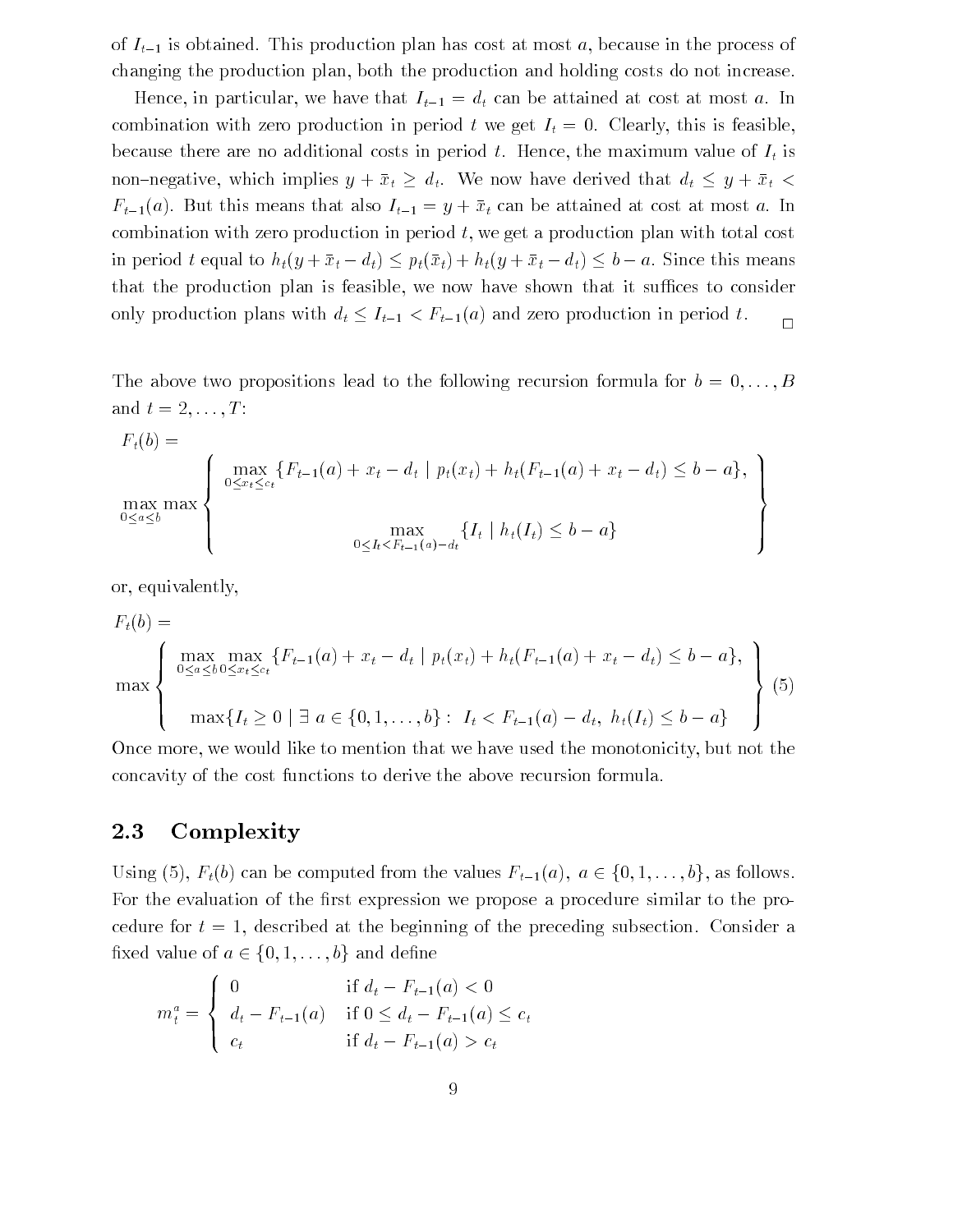Now  $p_t(x_t) + n_t(r_{t-1}(a) + x_t - a_t)$  is concave on  $[v, m_t]$  and non-decreasing on  $[m_t^*, c_t]$ .  $T$  and  $\frac{1}{2}$  and  $\frac{1}{2}$  and  $\frac{1}{2}$  and  $\frac{1}{2}$  and  $\frac{1}{2}$  are  $\frac{1}{2}$  and  $\frac{1}{2}$  and  $\frac{1}{2}$  and  $\frac{1}{2}$  and  $\frac{1}{2}$  and  $\frac{1}{2}$  and  $\frac{1}{2}$  and  $\frac{1}{2}$  and  $\frac{1}{2}$  and  $\frac{1}{2}$  and  $\frac$ can be determined by binary search in  $\mathcal{O}(\log c_t)$  time for each  $a \in \{0, 1, \ldots, b\}$ . Hence, First expression can be evaluated in  $\mathcal{O}(b \log c_t)$  time.<br>For the second expression, we first note that there is no value of  $I_t$  satisfying the  $\frac{1}{\sqrt{1-\frac{1}{\sqrt{1-\frac{1}{\sqrt{1-\frac{1}{\sqrt{1-\frac{1}{\sqrt{1-\frac{1}{\sqrt{1-\frac{1}{\sqrt{1-\frac{1}{\sqrt{1-\frac{1}{\sqrt{1-\frac{1}{\sqrt{1-\frac{1}{\sqrt{1-\frac{1}{\sqrt{1-\frac{1}{\sqrt{1-\frac{1}{\sqrt{1-\frac{1}{\sqrt{1-\frac{1}{\sqrt{1-\frac{1}{\sqrt{1-\frac{1}{\sqrt{1-\frac{1}{\sqrt{1-\frac{1}{\sqrt{1-\frac{1}{\sqrt{1-\frac{1}{\sqrt{1-\frac{1}{\sqrt{1-\frac{1}{\sqrt{1-\frac{1$ 

conditions in this expression if  $F_1(\cdot) = \frac{1}{d}$ , since  $F_1(\cdot)$  is non-decreasing in a. Let  $\frac{1}{d}$ be the smallest value of a in  $\{0, 1, \ldots, b\}$  such that  $F_{t-1}(\bar{a}_b) > d_t$  and  $h_t(F_{t-1}(\bar{a}_b)-d_t)$  $b-\bar{a}_b$ . The value of  $\bar{a}_b$  is non-decreasing in b, since for any a the value min $\{I_t | h_t(I_t) >$  $\begin{bmatrix} 1 \\ 0 \end{bmatrix}$  in b. Therefore, the total computational eort for the total computational eort for the total eorg for the total computational eorg for the total end of the total end of the total end of the total end o is  $\mathcal{O}(B)$  for all  $b \in \{0,1,\ldots,B\}$  simultaneously, i.e., we can compute  $\bar{a}_b$  in constant amortized time per  $b \in \{0, 1, ..., B\}$ . To evaluate the second expression once  $\bar{a}_b$  is known, we note that for each  $a \in \{0, 1, ..., b\}$  there are two functions that bound known, we note that for each  $a \in \{0, 1, ..., b\}$  there are two functions that bound<br>the inventory  $I_t$ , namely  $I_t < F_{t-1}(a) - d_t$  and  $h_t(I_t) \leq b - a$ . Now  $F_{t-1}(a) - d_t$  is the inventory  $I_t$ , namely  $I_t < F_{t-1}(a) - d_t$  and  $h_t(I_t) \leq b - a$ . Now  $F_{t-1}(a) - d_t$  is<br>non-decreasing in a, and max $\{I_t | h_t(I_t) \leq b - a\}$  is non-increasing in a. Therefore, if the inventory It, namely It < Ft1(a) dt and ht(It) <sup>b</sup> a. Now Ft1(a) dt is  $\alpha$  in a, and  $\alpha$  is non- $\sum_{i=1}^n$  that we are looking for existing the interval  $\sum_{i=1}^n$  (above)  $\sum_{i=1}^n$  $d_t, F_{t-1}(\bar{a}_b)-d_t)$ . To be more precise, it is the largest non-negative value in the interval for which  $h_t(I_t) \leq b - \bar{a}_b$ . Hence, this value can be determined by binary search in  $\mathcal{L}$  ab. Hence, this value can be determined by binary search in the determined by binary search in the determined by  $\mathcal{L}$  $\mathcal{O}(\log(F_{t-1}(\bar{a}_b))) = O(\log(\sum_{\tau=1}^{t-1} c_{\tau}))$  time. To summarize, the evaluation of the second expression takes  $\mathcal{O}(\log(\sum_{\tau=1}^{\tau-1} c_{\tau}))$ 

We have now derived the main result of this section.

Theorem 8 The complexity of the dynamic programming algorithm based on formulas (1) and (5) is  $\mathcal{O}(B^2 \sum_{t=1}^I \log c_t + B \sum_{t=1}^I \log(\sum_{\tau=1}^{t-1} c_{\tau}))$ .

# 3 Two approximation algorithms

In this section we discuss two approximation algorithms. The first one is based on the dynamic programming algorithm presented in the preceding section. It yields a feasible solution whose absolute deviation from optimality is bounded, but dependent on  $T$ . The second approximation algorithm is quite simple and yields a feasible solution whose relative deviation from optimality is less than  $2T$ . Both approximation algorithms are part of our approximation scheme to be presented in the next section. The first algorithm forms the basis of the approximation scheme, the second algorithm merely provides an appropriate upperbound  $\bm{D}$  on the optimum value  $z$  .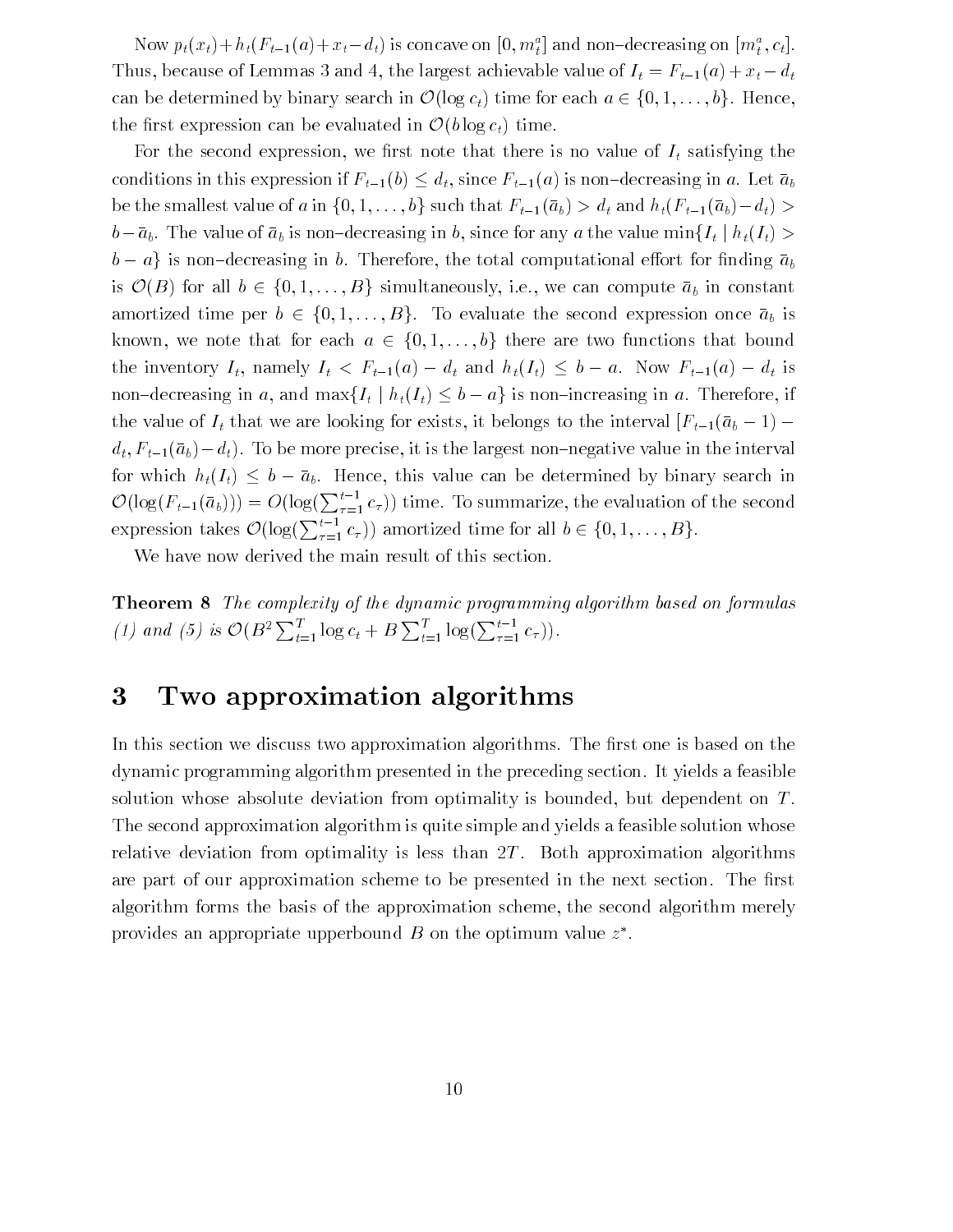### 3.1 Approximation based on DP algorithm

This approximation algorithm is based on scaling, an idea which is often used in approximation schemes. However, instead of scaling the cost functions, we are going to scale the budgets of the periods. Cost scaling is not a good idea, since it destroys concavity, i.e., functions such as  $\frac{p_t(x_t)}{K}$ , where K is a positive integer, are in general not concave.

As before, let  $B$  be any integer upperbound on  $z$  . Furthermore, let  $\Lambda$  be a positive integer such that  $1 \leq K \leq B$ . For  $t \in \{1, 2, ..., T\}$  and  $b \in \{0, K, 2K, ..., (\lfloor B/K \rfloor +$ b) as the maximal value of  $I_t$  which can be achieved by production<br>s under the restriction that the total budget for these periods is at  $\begin{bmatrix} 1 & 0 \\ 0 & 1 \end{bmatrix}$  as the maximal value of  $\begin{bmatrix} 0 & 0 \\ 0 & 1 \end{bmatrix}$ in the first  $t$  periods under the restriction that the total budget for these periods is at most  $b$  and the budget allocated to each individual period is a multiple of  $K$ . From the and all  $b \in \{0, K, 2K, \ldots, (\lfloor B/K \rfloor + T)K\}$  in a total computational effort which is<br>  $\mathcal{O}((B/K + T)^2 \sum_{\tau=1}^T \log c_\tau + (B/K + T) \sum_{t=1}^T \log(\sum_{\tau=1}^{t-1} c_\tau))$ . The idea is to take the  $\mathcal{O}((B/K+T)^2 \sum_{\tau=1}^T \log c_{\tau} + (B/K+T) \sum_{t=1}^T \log(\sum_{\tau=1}^{t-1} c_{\tau}))$ . The idea is to take the smallest value of  $b \in \{0, K, 2K, \ldots, (|B/K|+T)K\}$  for which  $G_T(b) \ge 0$  as the value  $\sim$   $\sim$   $\sim$   $\sim$   $\sim$  $^{2}\sum_{\tau=1}^{I}\log c_{\tau}+(B/K+T)\sum_{t=1}^{I}\log(\sum_{\tau=1}^{t-1}c_{\tau}))$ . The idea is to take the of the approximate solution of the lot sizing problem. We will show the existence of such a solution and give a bound on the absolute difference between the value of the of the approximate solution of the lot sizing problem. We will show the existence of such a solution and give a bound on the absolute difference between the value of the approximate solution and the optimal value in the following proposition.

Proposition 9 There exists a b 2  $(0, 2, 2, 3, ..., (2, 4)$  is joint  $\mathbb{R}^n$  or  $\mathbb{R}^n$ .<br>Moreover, the smallest such value is less than or equal to  $z^* + TK$ .  $+$   $\pm$   $\Lambda$ .

**Proof.** Consider an optimal solution and let  $r_t$  denote the associated cost incurred budget of  $(\lfloor r_t/K \rfloor + 1)K$  to each period  $t \in \{1, 2, ..., T\}$ . Because these budgets are<br>multiples of K, this implies that  $G_T(\sum_{t=1}^T (\lfloor r_t/K \rfloor K + K)) \ge 0$ . The proposition now multiples of K, this implies that  $G_T(\sum_{t=1}^T (\lfloor r_t/K \rfloor K + K)) \ge 0$ . The proposition now<br>follows from  $\sum_{t=1}^T (\lfloor r_t/K \rfloor K + K) \le \lfloor \sum_{t=1}^T r_t/K \rfloor K + TK) \le (\lfloor z^*/K \rfloor + T)K$  and multiples of K, this implies that  $G_T(\sum_{t=1}^T (r_t/K)K + K)) \geq 0$ . The proposition now follows from  $\sum_{t=1}^{T} (\lfloor r_t/K \rfloor K + K) \leq \lfloor \sum_{t=1}^{T} r_t \rfloor$ <br>the fact that the last expression is bounded fr<br> $z^* + TK$ .  $t=1$   $r_t/\Lambda \rfloor \Lambda + I \Lambda$ )  $\leq$   $(\lfloor z \rfloor / \Lambda \rfloor + I \Lambda$  and the fact that the last expression is bounded from above by both  $(|B/K| + T)K$  and  $z + I$   $\Lambda$  .

 $\Box$ 

### 3.2 A simple polynomial approximation algorithm

We will now show how to compute an upperbound on  $z$  –which is at most  $\angle I\bar{z}$  . This approximation algorithm is quite simple and it can also be used if the cost functions are not concave, but only monotone. It is based on the fact that there are  $2T$  different cost functions. The idea of the algorithm is to find the smallest value  $L$  for which there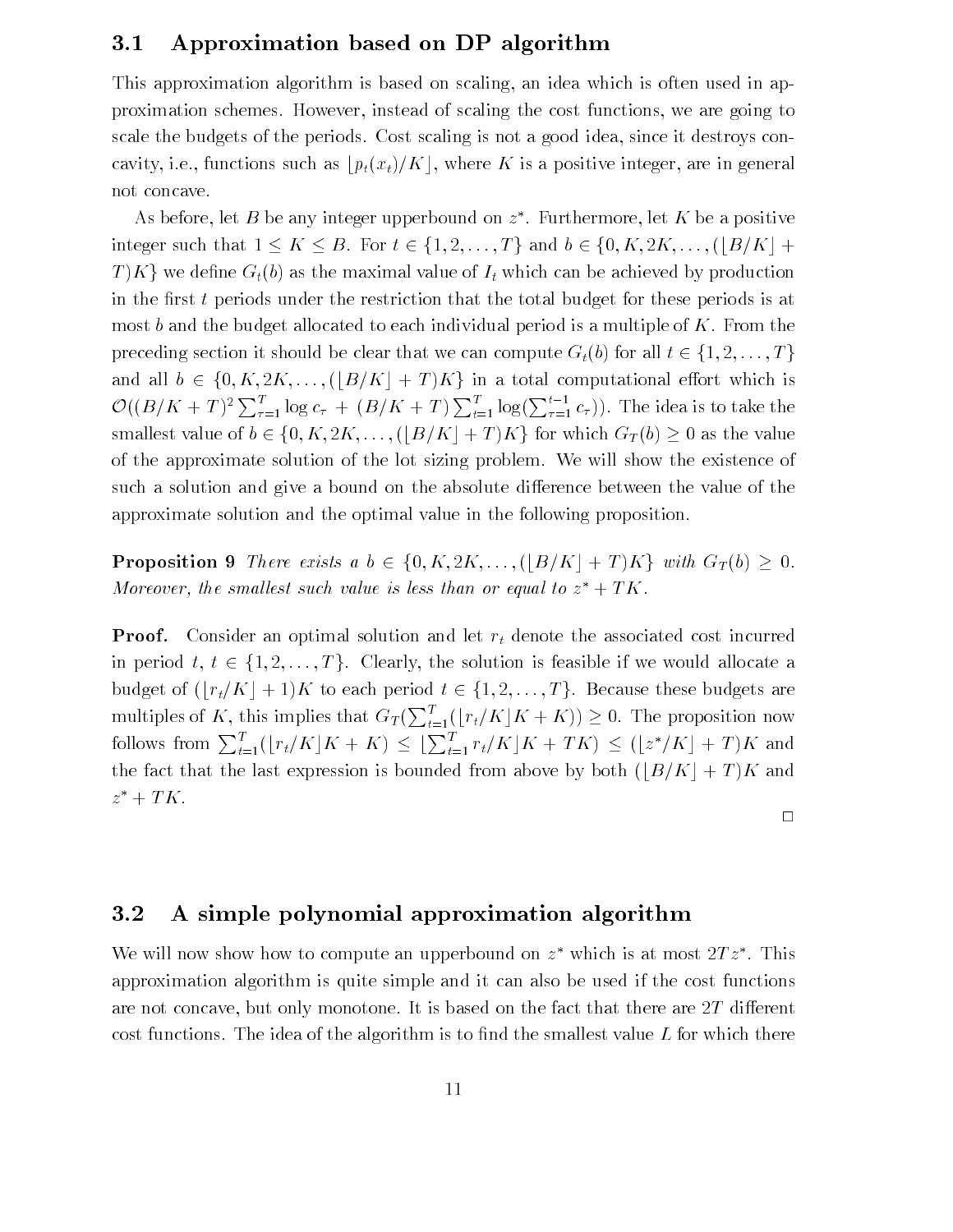exists a feasible solution if all cost functions are restricted to contribute at most L to the total cost. Hence, such a feasible solution has cost at most  $2TL$ . Clearly, in any optimal solution of the original problem, each cost function contributes not more than z. Therefore, it holds that  $L \leq z$ . This implies that  $D = 2L L$  is an upperbound on z such that  $D \leq 2T \bar{z}$ .

To show that  $L$  can be found in polynomial time, we first show that it is possible to determine in polynomial time whether or not there exists a feasible solution if the contribution of each cost function is at most some given value  $l$ . For each period  $t$  we  $\frac{1}{\sqrt{1-\frac{1}{\sqrt{1-\frac{1}{\sqrt{1-\frac{1}{\sqrt{1-\frac{1}{\sqrt{1-\frac{1}{\sqrt{1-\frac{1}{\sqrt{1-\frac{1}{\sqrt{1-\frac{1}{\sqrt{1-\frac{1}{\sqrt{1-\frac{1}{\sqrt{1-\frac{1}{\sqrt{1-\frac{1}{\sqrt{1-\frac{1}{\sqrt{1-\frac{1}{\sqrt{1-\frac{1}{\sqrt{1-\frac{1}{\sqrt{1-\frac{1}{\sqrt{1-\frac{1}{\sqrt{1-\frac{1}{\sqrt{1-\frac{1}{\sqrt{1-\frac{1}{\sqrt{1-\frac{1}{\sqrt{1-\frac{1}{\sqrt{1-\frac{1$ a lower and upperbound on the inventory level by  $u_t = \max\{1 \leq s \mid \dots \leq t\}$  and  $v_t = \max\{I \geq 0 \mid h_t(I) \leq l\}$ , respectively. These bounds can be determined using binary search.

A feasible solution in which each cost function contributes at most l exists if and only if there exists a feasible solution which satisfies the above upper and lowerbounds on the production and inventory levels. We can use dynamic programming to check this. Let  $M_t$  denote the largest value of  $I_t$ , achievable by production in the first t periods by a production plan satisfying all upper and lowerbounds. In particular, we have  $M_1 = \min{\{\bar{c}_1 - d_1, v_1\}}$ . If  $M_1 < u_1$ , then there does not exist a feasible solution. Otherwise, we proceed using the recursion formula

$$
M_t = \min\{M_{t-1} + \overline{c}_t - d_t, v_t\} \quad \text{for } t = 2, \dots, T
$$

and we stop as soon as we find a t for which  $M_t < u_t$ . There exists a feasible solution if and only if we reach T and  $M_T \geq 0$ . 0.

 $\mathcal{L}$  is non-trivial upper and a trivial upperbound on L is given by  $\mathcal{L}$ 

$$
U \equiv \max_{1 \leq t \leq T} \{ (p_t(c_t), h_t(-\sum_{i=1}^{t-1} d_i), h_t(\sum_{i=t+1}^T d_i) \}
$$

(or  $\max_{1 \leq t \leq T} \{ (p_t(c_t), h_t(\sum_{i=t+1}^t d_i)) \}$  if backlogging is not allowed). Now it should be clear how L can be determined using binary search. Note, however, that the value of any reasible solution is also an upperbound on  $L$ . Suppose such a value, say  $D$ , is  $\kappa$ hown (for instance,  $B$  could be the value of any heuristic solution), then we can do the following. We first check whether there exists a feasible solution in which each cost function contributes at most  $|B/ZI|$ . If this is not the case, then  $|B/ZI| \leq L \leq Z$ . Hence,  $B~\leq~2I~z$  , and we are done. Otherwise, we carry out the binary search for  $L$ on [0; B~ ].

The running time of the above heuristic is easily seen to be  $O(1 \log^2 U)$ . Note that this heuristic can also be used to check in polynomial time whether there exists an optimal solution with zero cost.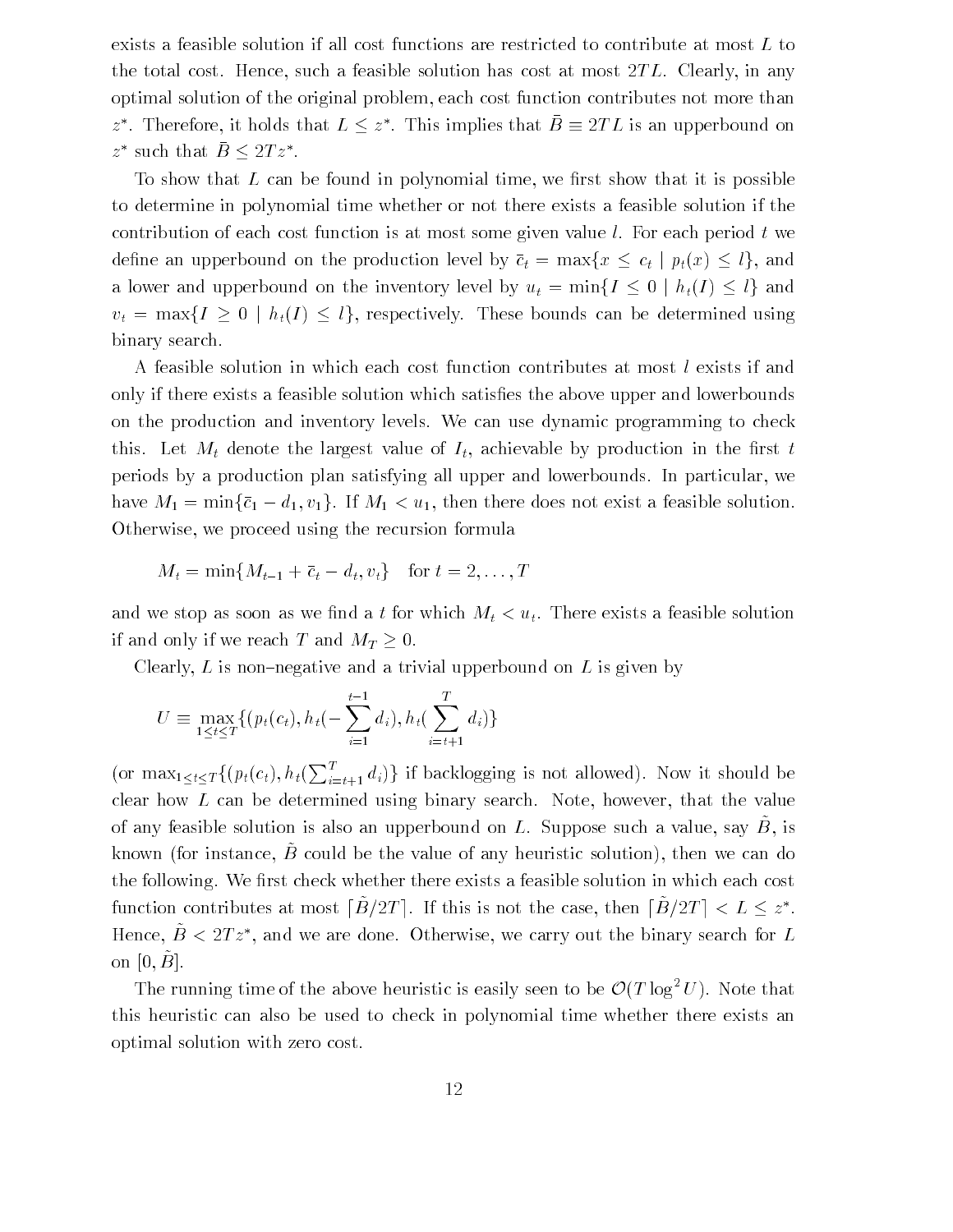# 4 The fully polynomial approximation scheme

We will first describe a straightforward version of our approximation scheme, and then discuss possible ways to improve its complexity.

### 4.1 Description and correctness

Our fully polynomial approximation scheme consists of two steps and combines the approximation algorithms discussed in the preceding section. Let  $\epsilon > 0$  be given.

- 1. Use the simple approximation algorithm to calculate in polynomial time an upperbound *D* which satisfies  $D \leq 2T \overline{z}$ .
- 2. Apply the DP based approximation algorithm; use the calculated B as the upperbound and  $K = \max\{|\epsilon B/2T^2|, 1\}.$

We now state the main result of this paper.

**Theorem 10** The above procedure has a complexity which is polynomial in both the size of the problem instance and  $1/\epsilon$ , and determines a feasible solution with a value not larger than  $(1 + \epsilon)z$  .

**Proof.** For the first part of the proposition, we only have to analyze the complexity of Step 2. As already mentioned in Subsection 3.1, its running time is  $\mathcal{O}((B/K +$  $\sim$  (( $\sim$  )  $\sim$  $(T)^2 \sum_{\tau=1}^t \log c_\tau + (B/K+T) \sum_{t=1}^t \log(\sum_{\tau=1}^{t-1} c_\tau))$ . Clearly, this is a polynomial bound If  $B/N \leq T$ . Therefore, let us assume  $B/N \geq T$ . If  $\epsilon D/2T \geq T$ , then  $K \geq \epsilon D/4T$ ; otherwise, K . In both cases, it is easily verified that the run number is easily verified that the running time is  $\Lambda$  $\leq \frac{\epsilon}{D}/2I$ . 1  $\mathcal{O}(T^4 \sum_{\tau=1}^I \log c_\tau/\epsilon^2 + T^2 \sum_{t=1}^I \log(\sum_{\tau=1}^{t-1} c_\tau)/\epsilon)$ , which is polynomial in the size of the problem instance and  $1/\epsilon$ .

If  $K = 1$ , then a solution with value z is found in Step 2. If  $K = \lfloor \epsilon D/2T \rfloor$ , we can use the fact that this step yields a solution whose value exceeds  $z$  -by at most  $K_I$  ,  $\ldots$ which is less than or equal to  $\epsilon D/2T \leq \epsilon z$ . This completes the proof.

### 4.2 Complexity

In the proof of Theorem 10, we mentioned the complexity bound  $\mathcal{O}(T^4 \sum_{\tau=1}^I \log c_\tau/\epsilon^2 +$  $T^2\sum_{t=1}^T \log(\sum_{\tau=1}^{t-1} c_{\tau})/\epsilon)$  for Step 2 of the approximation scheme. There are several ways to improve this bound. An obvious approach is to apply the DP based approximation algorithm not once, but twice. First it is applied with  $K = \max\{|\hat{\epsilon}B/2T^2|, 1\}$ ,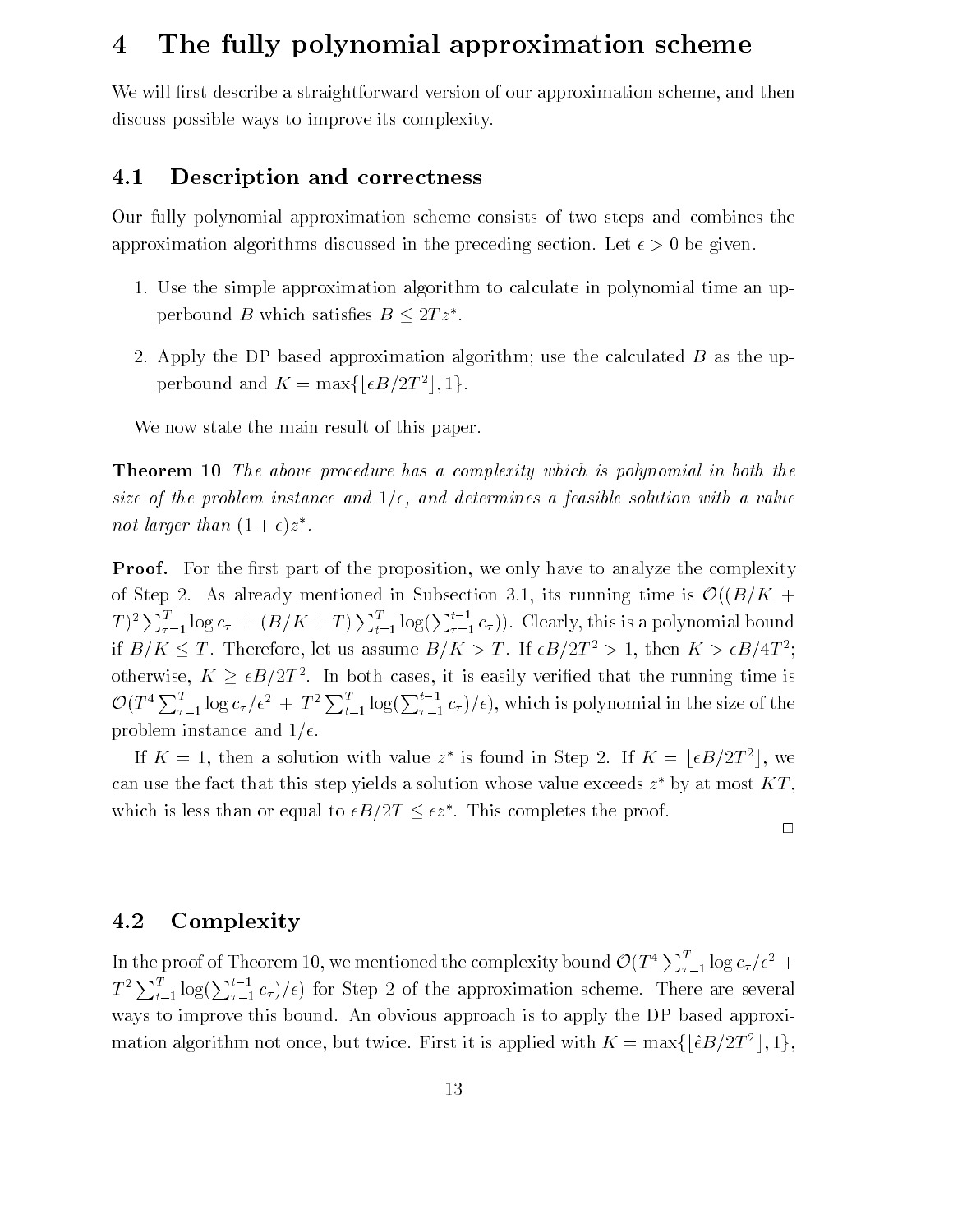where  $\hat{\epsilon}$  is a relatively large error. This yields an upperbound, say B. Subsequently, the approximation algorithm is applied with  $K = \max\{\lfloor \epsilon D / T (T + \epsilon)\rfloor, Tf, y\}$ elding a solution with the required quality guarantee. A good choice for  $\hat{\epsilon}$  is one for which the complexity of the first and second execution of the approximation algorithm is about the same. For instance, if we take  $\hat{\epsilon} = \sqrt{T_{\epsilon}}$ , the overall complexity, including Step 1, is  $\mathcal{O}(T \log^2 U + (T + T\sqrt{T\epsilon})^2 \sum_{\tau=1}^T \log c_\tau/\epsilon^2 + (T + T\sqrt{T\epsilon}) \sum_{t=1}^T \log(\sum_{\tau=1}^{t-1} c_\tau)/\epsilon).$ 

Another way to improve the complexity is due to Kovalyov (1995), to whom we refer for details. Given the lowerbound L, the upperbound B and the fact that  $B/L \leq 2T$ , it  $,$   $\cdots$ can be shown that a lowerbound  $L$  and an upperbound  $D$  with  $D/L \leq \ell$  3 can be found in  $\mathcal{O}(\log T(T^2 \sum_{\tau=1}^I \log c_\tau + T \sum_{t=1}^I \log(\sum_{\tau=1}^{t-1} c_\tau)))$  time. The idea is to iteratively apply the DP based approximation algorithm with  $K = \max\{|L'/T|, 1\}$ , starting with  $L' =$ L. If the approximation algorithm does not find a feasible solution, the value of  $L'$  is doubled and the algorithm is repeated. When a feasible solution is found, the procedure terminates.  $B$  is equal to the value of the feasible solution and L is equal to the current value of  $L$  . Since  $D \leq \delta z$  , we can subsequently apply the DP based approximation algorithm with  $K = \max\{|\epsilon \hat{B}/3T|, 1\}$  to obtain a solution with the desired accuracy. algorithm with  $K = \max\{\epsilon D / \delta T\}$ ,  $T_f$  to obtain a solution with the desired accuracy. The overall complexity of this approach is  $\mathcal{O}(T \log^2 U + \log T (T^2 \sum_{\tau=1}^I \log c_{\tau} + \frac{1}{T^2})$  $T \sum_{t=1}^t \log(\sum_{\tau=1}^{t-1} c_{\tau}) + T^2 \sum_{\tau=1}^t \log c_{\tau} / \epsilon^2 + T \sum_{t=1}^t \log(\sum_{\tau=1}^{t-1} c_{\tau}) / \epsilon).$ 

Further improvements of the complexity may be achieved for certain special cases of the cost functions, as discussed in the next section.

## 5 Special cases and extensions

The model for which we have developed the approximation scheme in the preceding sections, is quite general. On one hand, stronger results can be obtained for interesting special cases. On the other hand, our results can be extended to even more general capacitated lot sizing problems encountered in the literature.

### 5.1 No backlogging

In our exposition, we have only used the concavity of the production cost functions to evaluate  $(2)$  in Subsection 2.2 and the first expression in  $(5)$  in Subsection 2.3 efficiently. To be more precise, the assumption is used to deal efficiently with the possibility of backlogging. Hence, in case backlogging is not allowed, it is not necessary to assume that the production cost functions are concave. Therefore, we have the following result.

**Theorem 11** If backlogging is not allowed, the approximation scheme is still correct if the production cost functions are only non-decreasing and not concave.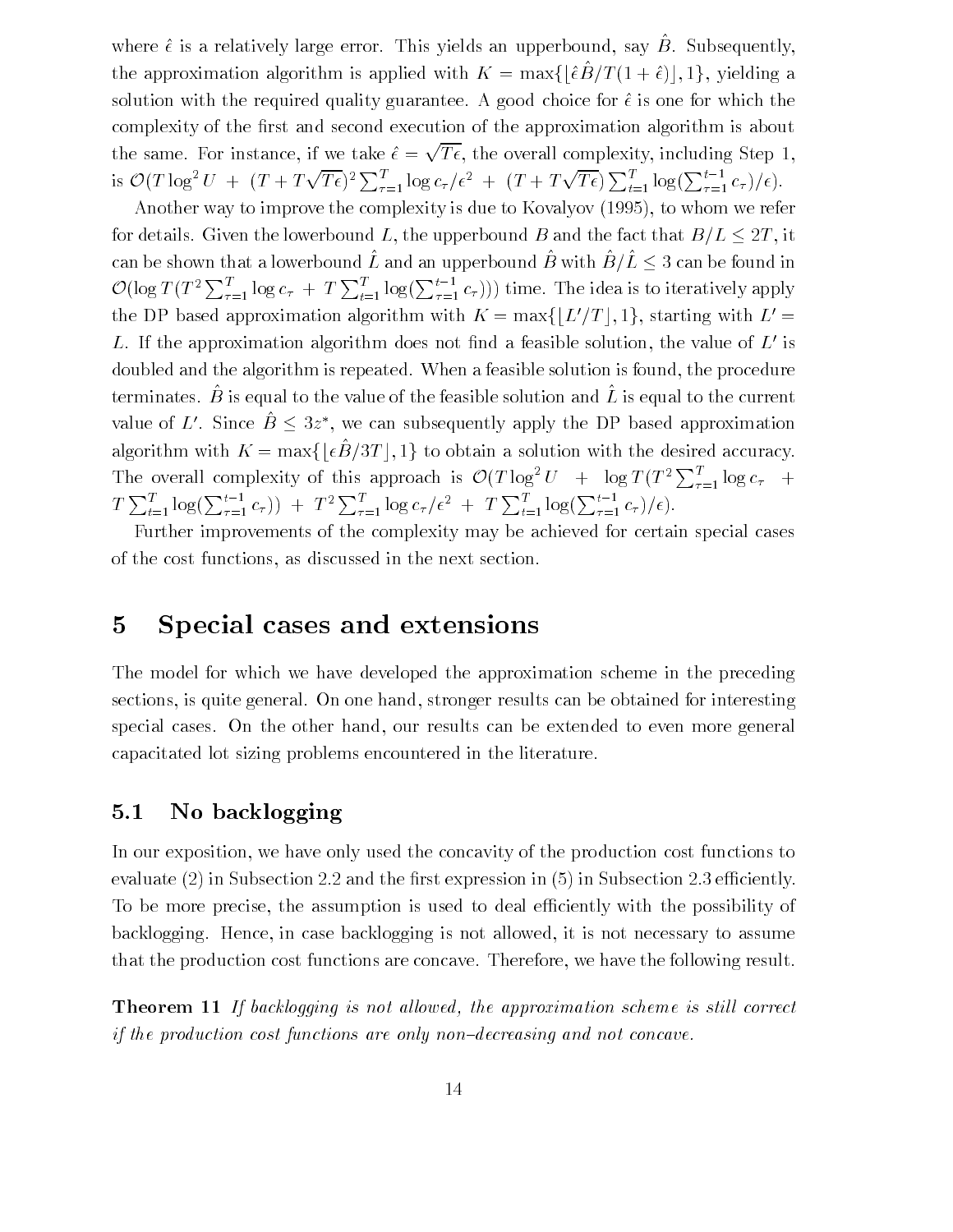### 5.2 Pseudo-linear cost functions

An important special case is the one in which all cost functions are pseudo-linear, as is often assumed in the literature (see, for instance, Baker et al. 1978; Lambrecht and Vander Eecken 1978; Bitran and Yanasse 1982; Chung and Lin 1988; Chung, Flynn and Lin 1994; Chen, Hearn and Lee 1994a). In the appendix we show that in this case the dynamic programming algorithm can be adapted to run in  $\mathcal{O}(TB)$  time. Also, the  $\overline{a}$  time. Also, the state  $\overline{a}$ simple polynomial heuristic of Section 3.2 runs in  $\mathcal{O}(T \log U)$  time, because each of the O(T log U) time, because each of the  $\alpha$  and  $\alpha$   $\alpha$   $\beta$  and  $\alpha$   $\beta$  and  $\alpha$  and  $\alpha$  and  $\alpha$  is calculated analytically in constant time. Hence, and  $\alpha$ a straightforward version of the approximation scheme runs in  $O( T \log U + T^2 / \epsilon)$  time. Using Kovalyov's complexity improvement idea, we obtain the following result.

**Theorem 12** If all cost functions are pseudo-linear, then the fully polynomial approx $i$ mation scheme runs in  $\mathcal{O}(T \log U + T^{-1} \log T + T^{-1} \epsilon)$  time.

#### 5.3 Piecewise concave or convex cost functions

Love (1973) and Swoveland (1975) consider the problem in which the cost functions are piecewise concave (see also Chen, Hearn and Lee 1994b). Let us first discuss how our approximation scheme should be adapted if the backlogging cost functions are piecewise concave (and non{increasing) instead of simply concave. Our DP algorithm is only affected with respect to the evaluation of  $(2)$  and the first expression in  $(5)$ , since these are the only steps in the algorithm where concavity is used. If the backlogging cost function of period 1 consists of  $n_1$  concave pieces, it is easily seen that evaluating (2) can be done by performing at most  $n_1$  binary searches, instead of just one. The evaluation of the first expression in  $(5)$  can be adapted in a similar way. Hence, if each backlogging function consists of at most n concave pieces, then the complexity of the dynamic programming algorithm, as given in Theorem 8, is increased by at most a factor *n*. The following result is now obvious.

**Theorem 13** If the backlogging cost functions are piecewise concave and the number of pieces is polynomially bounded in the size of the problem instance, then there exists a fully polynomial approximation scheme.

Also note that lower and upperbounds on the inventory levels can easily be incorporated in our approximation scheme, since these bounds can be modeled by defining the holding-backlogging costs to be infinite outside the feasible range.

Now suppose that the production cost functions are piecewise concave and monotone. Again we only have to discuss how this affects the evaluation of (2) and the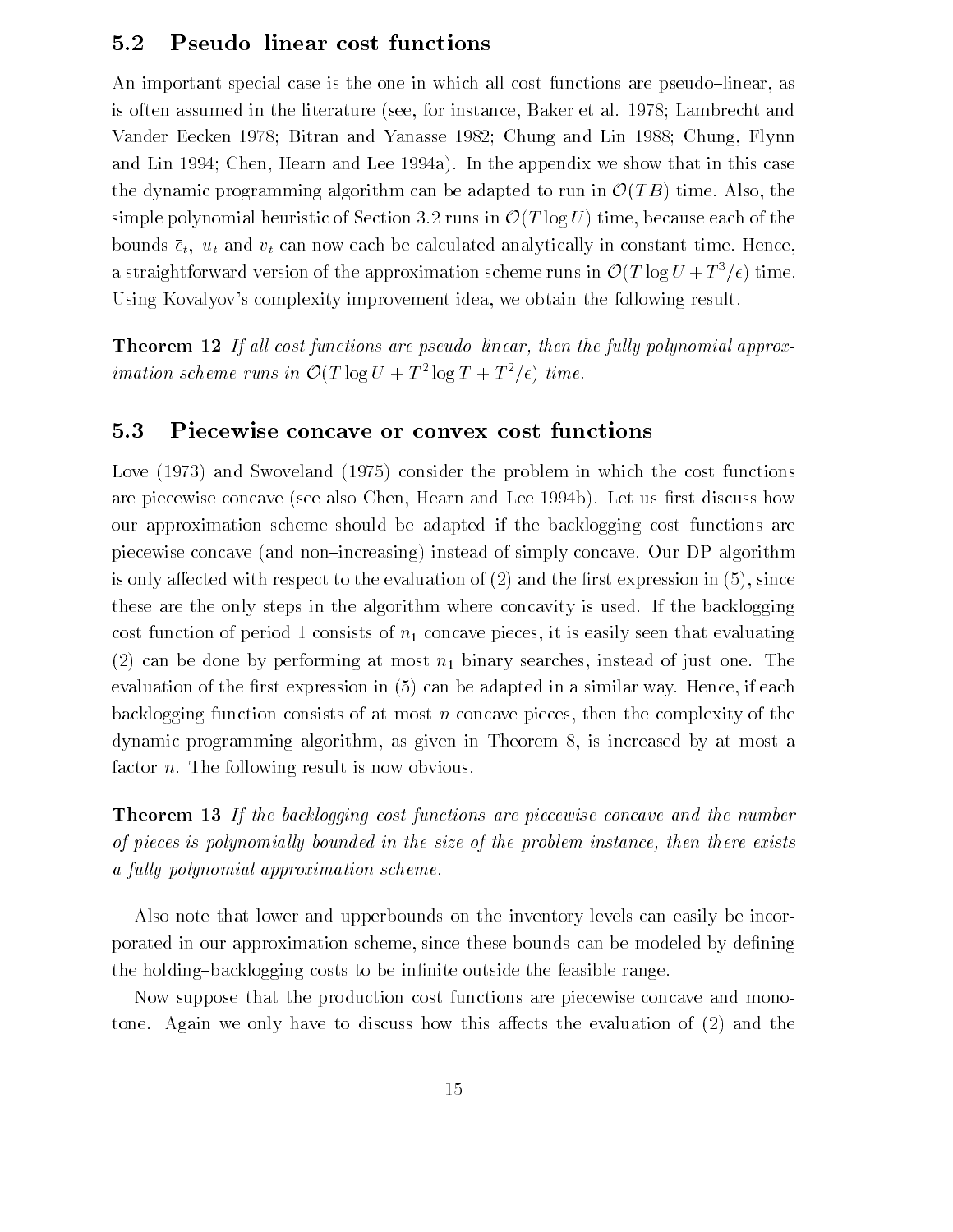first expression in (5). Let us consider the latter. If  $p_t(x_t)$  is concave on some interval  $|x|, x \in \mathbb{C}$  [0; ct], then for any a, 0 a b, we have  $x \leq x \leq x^2$  (b  $t = 1$  (b) +  $x \in y$  is proposed to  $y \leq t$  (contract  $y \in t$  and  $y \in t$  and  $y \in t$  and  $y \in t$  and  $y \in t$  $\max_{0 \leq \Delta x_t \leq x^u - x^l} \{F_{t-1}(a) + x^l + \Delta x_t - d_t \mid p_t(x^l + \Delta x_t) + h_t(F_{t-1}(a) + x^l + \Delta x_t - d_t) \leq b - a\}.$ 

It is obvious that the value of  $\Delta x_t$  which maximizes this expression can again be found by binary search. Hence, to evaluate the first expression of  $(5)$ , it suffices to perform a number of binary searches which is at most the number of concave pieces of  $p_t(x_t)$ . A similar remark holds for the evaluation of (2). This implies the following result.

Theorem 14 If the production cost functions are piecewise concave and the number of pieces is polynomially bounded in the size of the problem instance, then there exists a fully polynomial approximation scheme.

Finally, it is worth mentioning that Veinott (1964) and Erenguc and Aksoy (1990) consider models in which the cost functions are (piecewise) convex instead of concave. We just note that if both the backlogging and production cost functions are piecewise convex (and monotone), our fully polynomial approximation scheme can be applied, since we can still use binary search to evaluate  $(2)$  and the first expression in  $(5)$ efficiently.

#### 5.4 Start-up and reservations costs

Karmarkar, Kekre and Kekre (1987) have introduced the dynamic lot-sizing problem with start-up and reservation costs. In this model a start-up cost  $S_t$  is incurred if the production facility is switched on in period t, and a separate reservation cost  $R_t$  is charged for keeping the facility on whether or not it is used for production. These costs are incurred in addition to the the production cost  $p_t(x_t)$ . To handle this cost structure, the DP algorithm should be modified. For  $t = 1, 2, \ldots, T$  and  $b = 0, 1, \ldots, B$ , we define  $F_t(\theta)$  as before. Furthermore,  $F_t(\theta)$  is defined as the maximum value of  $I_t$  which can be achieved by production in the first  $t$  periods if the total cost is at most  $b$  and the production facility is on in period t. Finally, we define  $r_t^-(b)$  as the maximum value of  $I_t$  achievable in the first t periods if the total cost is at most b and the production facility is on in period t. Hence,  $r_t(0) = \max\{r_t^*(0), r_t^*(0)\}.$ 

Let us assume that there is no production in period 0. Then, we have, for  $b =$  $0, 1, \ldots, B,$ 

$$
F_1^0(b) = \begin{cases} -d_1 & \text{if } h_1(-d_1) \le b \\ -\infty & \text{otherwise} \end{cases}
$$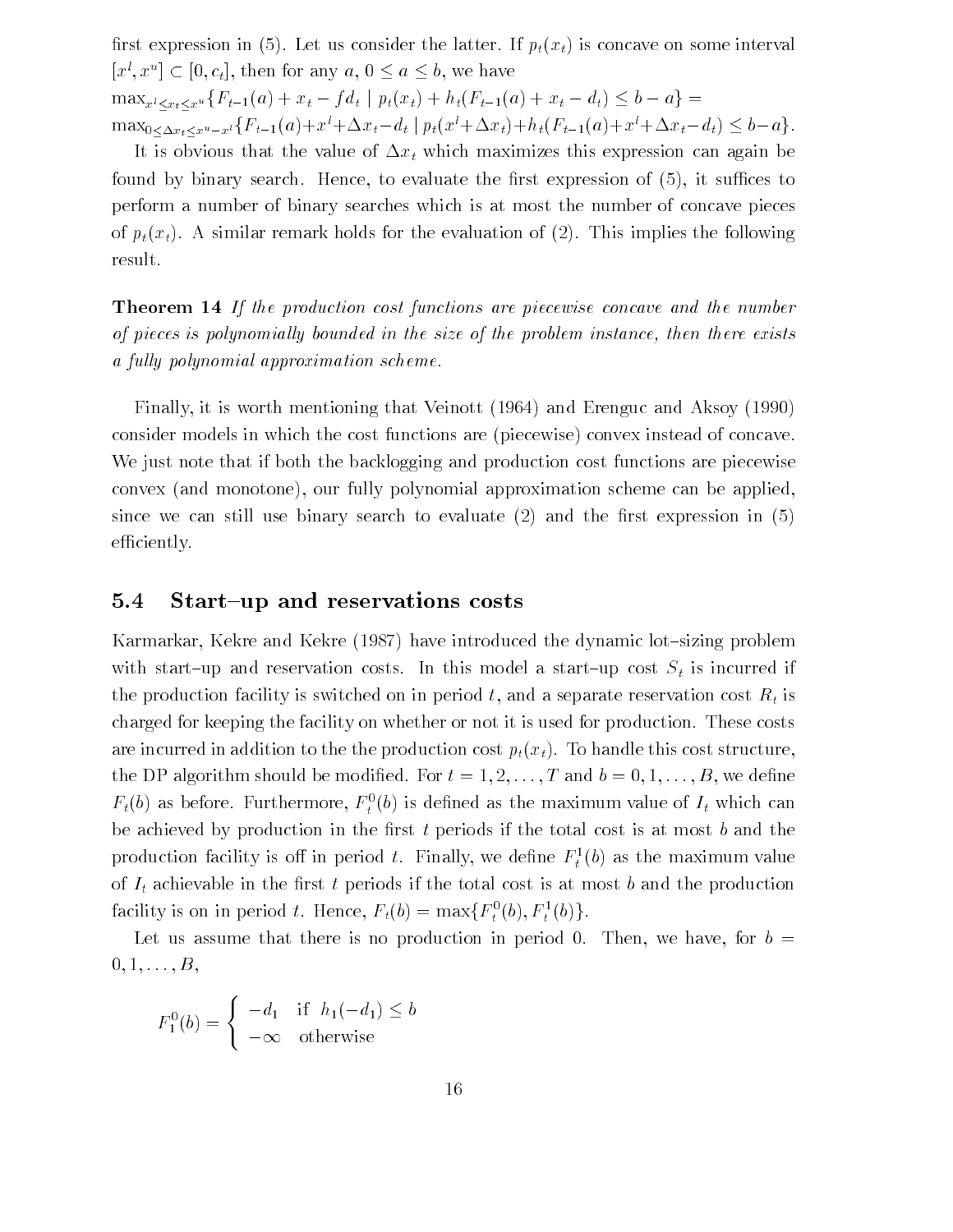$$
F_1^1(b) = \max_{0 \le x_1 \le c_1} \{x_1 - d_1 \mid S_1 + R_1 + p_1(x_1) + h_1(x_1 - d_1) \le b\}
$$

The latter formula can be evaluated analogously to (2). Let us now consider the recursion formulas for  $t \geq 2$ . The formula for  $F_t^+(b)$ , i.e.,  $x_t = 0$ , is trivial:

$$
F_t^0(b) = \max\{I_t \ge 0 \mid \exists a \in \{0, 1, ..., b\} : I_t \le F_{t-1}(a) - d_t, h_t(I_t) \le b - a\}
$$

This recursion formula can be evaluated in a similar way as the second expression in (5). Furthermore, we have

$$
F_t^1(b) = \max_{0 \le a \le b} \max
$$
\n
$$
\left\{\n\begin{array}{l}\n\max_{0 \le x_t \le c_t} \{F_{t-1}^0(a) + x_t - d_t \mid p_t(x_t) + h_t(F_{t-1}^0(a) + x_t - d_t) \le b - a - S_t - R_t\}, \\
\max\{I_t \ge 0 \mid \exists a \in \{0, 1, \dots, b\} : I_t < F_{t-1}^0(a) - d_t, \ h_t(I_t) \le b - a - S_t - R_t\}, \\
\max\{I_{t-1}(a) + x_t - d_t \mid p_t(x_t) + h_t(F_{t-1}^1(a) + x_t - d_t) \le b - a - R_t\}, \\
\max\{I_t \ge 0 \mid \exists a \in \{0, 1, \dots, b\} : I_t < F_{t-1}^1(a) - d_t, \ h_t(I_t) \le b - a - R_t\n\}\n\end{array}\n\right\}
$$
\n
$$
(6)
$$

max{ $I_t \ge 0$  |  $\exists a \in \{0, 1, \ldots, b\}$  :  $I_t < F_{t-1}(a)$ <br>urse, this recursion formula resembles (5). It  $\blacksquare$  of course, this recursion formula recursion for properties (5). Its correctness is based on properties in similar to those stated in Propositions 6 and 7, which can be proven analogously. The only difference is that we have to distinguish between the two possible states  $\begin{bmatrix} 1 \\ 1 \end{bmatrix}$  in period the production facility in period to  $\begin{bmatrix} 1 \\ 1 \end{bmatrix}$ analogously to the evaluation of  $(5)$ . It follows that the model with start-up and reservation costs can be solved by a dynamic programming algorithm based on the above formulas with complexity  $\mathcal{O}(B^2 \sum_{t=1}^I \log c_t + B \sum_{t=1}^I \log(\sum_{\tau=1}^{t-1} c_\tau))$ . Because the simple polynomial approximation algorithm described in Subsection 3.2 can trivially be adapted to incorporate start{up and reservation costs (distinguish again between the two possible states in every period and define corresponding variables and parameters), we have the following result.

**Theorem 15** If there are start-up and reservation costs in addition to the usual production costs, then there exists a fully polynomial approximation scheme.

# 6 Concluding remarks

We have developed the first fully polynomial approximation schemes for single-item capacitated lot-sizing problems, where the error is measured in the usual way, i.e., as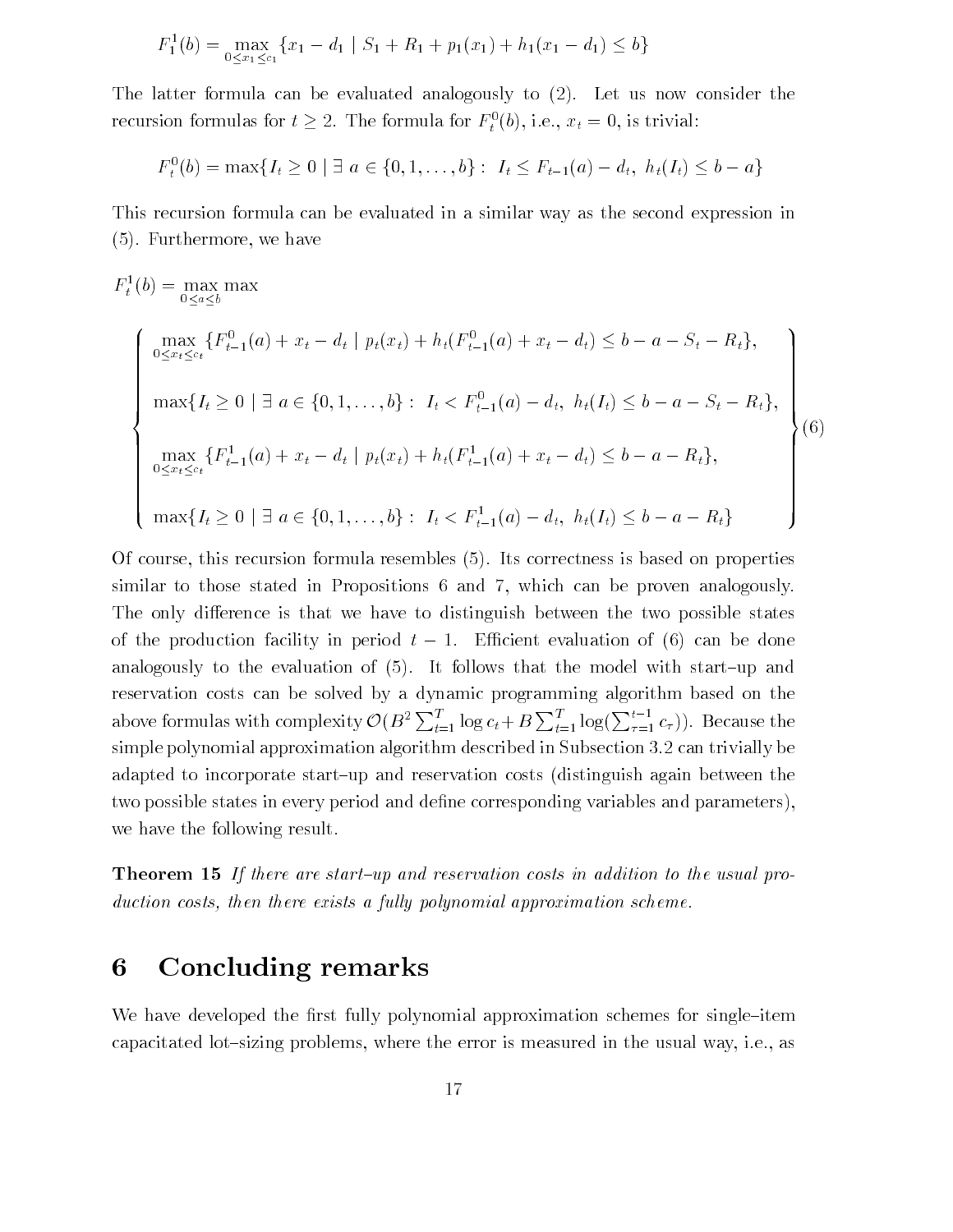the relative deviation form optimality. To the best of our knowledge, even polynomial approximation methods which produce solutions with a relative error bounded by a constant were previously unknown. We have shown that our approach is applicable to many single-item capacitated lot-sizing models encountered in the literature.

The most important idea in our the approximation schemes is the non-trivial "dual" DP formulation in combination with budget scaling. A similar approach may result in approximations schemes for problems which are closely related to single-item capacitated lot-sizing problems, such as certain NP-hard location and network design problems on trees (see, for instance, Flippo et al. 1996) and NP-hard variants of the discrete lot-sizing and scheduling problem (Salomon et al. 1991). It is unlikely, however, that our results can be extended to fairly general multi-item capacitated economic lot-sizing problems, since these are known to be strongly NP-hard (Chen and Thizy 1990).

# Appendix: Pseudo-linear cost functions

In this appendix, the cost functions are assumed to be of the following form for  $t =$  $1, \ldots, T$ :

$$
p_t(x_t) = \begin{cases} 0 & \text{if } x_t = 0\\ f_t + r_t x_t & \text{if } 0 < x_t \le c_t \end{cases}
$$

$$
h_t(I_t) = \begin{cases} 0 & \text{if } I_t = 0\\ e_t + s_t I_t & \text{if } I_t > 0\\ g_t - q_t I_t & \text{if } I_t < 0 \end{cases}
$$

where  $f_t, r_t, e_t, s_t, g_t$  and  $q_t$  are non-negative integers. We will show that in this case the complexity of the dynamic programming algorithm can be reduced. Consider the following expression, which is part of recursion (5).

$$
\max_{0 \le a \le b} \max_{0 \le x_t \le c_t} \{ F_{t-1}(a) + x_t - d_t \mid p_t(x_t) + h_t(F_{t-1}(a) + x_t - d_t) \le b - a \}
$$
(7)

 $A$  before, we would not be a summational interaction of  $B$   $\cup$   $B$ ,  $\cup$   $C$   $\cup$ ,  $D$ ,  $\cup$ ,  $D$ ,  $\cup$ ,  $D$ ,  $\cup$ ,  $D$ ,  $\cup$ ,  $D$ ,  $\cup$ ,  $D$ ,  $\cup$ ,  $D$ ,  $\cup$ ,  $D$ ,  $\cup$ ,  $D$ ,  $\cup$ ,  $D$ ,  $\cup$ ,  $D$ ,  $\cup$ ,  $D$ ,  $\cup$ ,  $D$ do this eciently, we will no longer consider these expressions for each value of b separately, but we will exploit the fact that for consecutive values of  $b$  the expressions are closely related. Our main result will be an operator  $\frac{1}{\sqrt{2}}$ evaluate (7) for all  $2^{2}$  (8)  $-$ , ...,  $j$  and all  $2^{2}$  (2)  $-$ , ...,  $j$ , instead of the theoretical of the theoretical of the theoretical of the theoretical of the theoretical order of the theoretical order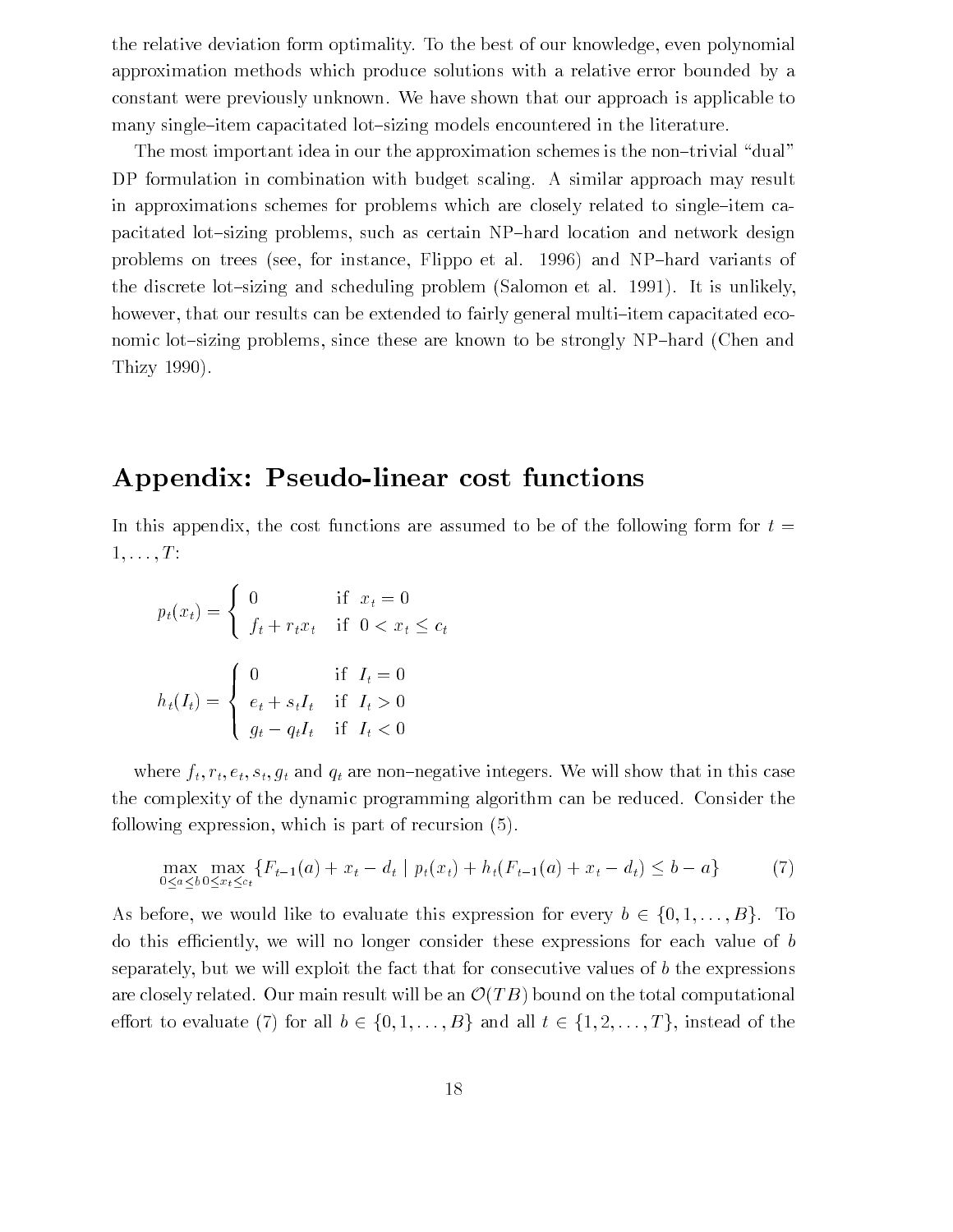$\mathcal{O}(B^2 \sum_{t=1}^I \log c_t + B \sum_{t=1}^I \log(\sum_{\tau=1}^{t-1} c_{\tau}))$  bound, which was proved for the general case in Section 2.

To start the exposition, we rewrite  $(7)$  in terms of  $I_t$ , which results in the following maximization problem.

$$
\max_{0 \le a \le b} \{ I_t | F_{t-1}(a) - d_t \le I_t \le F_{t-1}(a) + c_t - d_t ,
$$
  
 
$$
a + p_t(I_t - F_{t-1}(a) + d_t) + h_t(I_t) \le b \}
$$

We split the maximization problem above into four (possibly overlapping) subproblems corresponding to the following cases: (I)  $I_t = 0$ , (II) no production, i.e.,  $I_t =$  $F_{\text{t}}(x)$  and  $F_{\text{t}}(x)$  is  $F_{\text{t}}(x)$  is denote production, and  $F_{\text{t}}(x)$  is and positive production. We will solve these subproblems independently of each other. However, each subproblem is considered for all  $b \in \{0, 1, ..., B\}$  simultaneously. We will show that the total computational effort to solve a subproblem for all  $b \in \{0, 1, ..., B\}$  together the total computational entry to solve a subproblem for all  $2 \times 2 \times 1; \ldots, 2$  for all b  $\mathcal{O}(B)$ .  $\sim$   $($  $=$  $)$ .

#### Subproblem (I)

Since the value of  $I_t$  is fixed, this is essentially a feasibility problem. If the feasible region is non-empty for a certain value of  $b$ , then it is also feasible for larger values of b. Hence, the problem boils down to finding the smallest value of b for which the feasible region is non-empty. This is done by considering  $b$  in order of increasing value and keeping track of

$$
\min_{0 \le a \le b} \{ a + p_t(-F_{t-1}(a) + d_t) \mid F_{t-1}(a) - d_t \le 0 \le F_{t-1}(a) + c_t - d_t \}
$$
\n(8)

As soon as  $(8)$  is smaller than b, we have found the smallest value for which the feasible region is non-empty. Otherwise, we proceed with the next value of b. Since  $(8)$  can be updated in constant time when the value of  $b$  is increased by 1, it follows that it takes in total  $\mathcal{O}(B)$  time to solve subproblem (I) for all  $b \in \{0, 1, ..., B\}$ .  $\sum_{i=1}^{n}$  of  $\sum_{i=1}^{n}$  for all  $\sum_{i=1}^{n}$  for all  $\sum_{i=1}^{n}$   $\sum_{i=1}^{n}$  for all  $\sum_{i=1}^{n}$  for all  $\sum_{i=1}^{n}$  for all  $\sum_{i=1}^{n}$  for all  $\sum_{i=1}^{n}$  for all  $\sum_{i=1}^{n}$  for all  $\sum_{i=1}^{n}$  for all  $\sum$ 

#### Subproblem (II)

The problems are of the following form.

$$
\max_{0 \le a \le b} \{ F_{t-1}(a) - d_t \mid a + h_t(F_{t-1}(a) - d_t) \le b \}
$$
\n(9)

To solve these subproblems efficiently, we consider them in order of increasing value of  $b$ . We first determine  $a_B$ , which is defined as the largest a for which  $a + h_t(F_{t-1}(a) - d_t) \leq$ B. Since  $F_{t-1}(a)$  is non-decreasing in a, the optimal value of (9) for  $b = B$  is  $\begin{array}{cc} \text{C} & \text{C} & \text{C} & \text{C} & \text{C} & \text{C} & \text{C} & \text{C} & \text{C} & \text{C} & \text{C} & \text{C} & \text{C} & \text{C} & \text{C} & \text{C} & \text{C} & \text{C} & \text{C} & \text{C} & \text{C} & \text{C} & \text{C} & \text{C} & \text{C} & \text{C} & \text{C} & \text{C} & \text{C} & \text{C} & \text{C} & \text{C} & \text{C} & \text{C} & \text{C} & \text{$ Clearly, we can do this by considering a in decreasing order, starting from  $a_B$  until we reach the desired value. This gives us the optimal value of  $(9)$  for b  $= 8$   $-$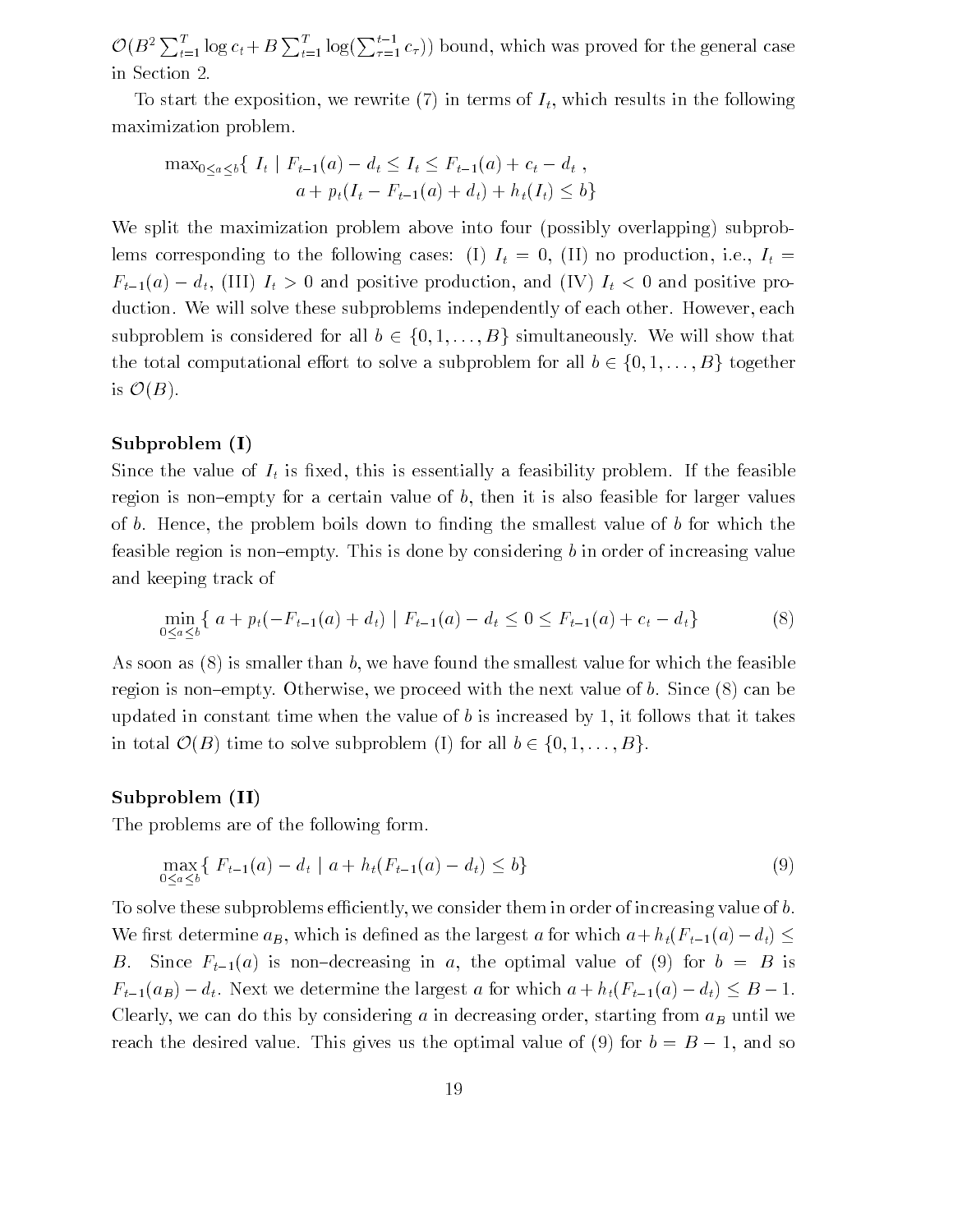on. The total computational effort of this procedure is easily seen to be  $\mathcal{O}(B)$ .  $\sum_{i=1}^{n}$ 

#### Subproblem (III)

We now consider the case in which both  $x_t$  and  $I_t$  are positive. Substituting the specific cost functions, the corresponding problems can be written as

$$
\max_{0 \le a \le b} \max\{ I_t \mid \max\{1, F_{t-1}(a) + 1 - d_t\} \le I_t \le F_{t-1}(a) + c_t - d_t ,\
$$
  

$$
f_t + e_t + r_t d_t + (r_t + s_t)I_t - r_t F_{t-1}(a) + a \le b \}
$$
 (10)

Let a be the smallest value of a with  $F_{t-1}(a) + c_t - a_t \geq 1$ . Clearly, values of  $a < a$ can be ignored. If the state is optimal to take  $\frac{1}{\sqrt{2}}$  to take It is optimal to take It is optimal to take It is optimal to take It is optimal to take It is optimal to take It is optimal to take It is optimal to tak  $a \geq a$ . In this case we can use a similar approach as for Subproblem (II). Therefore, we assume  $r_t + s_t > 0$  from now on.

Consider for any  $a \in \{a^l, a^l + 1, \ldots, B\}$  the maximization problem

$$
\max\{I_t \mid \max\{1, F_{t-1}(a) + 1 - d_t\} \le I_t \le F_{t-1}(a) + c_t - d_t,
$$
  
\n
$$
f_t + e_t + r_t d_t + (r_t + s_t)I_t - r_t F_{t-1}(a) + a \le b\}
$$
\nOf course, the optimal value of this problem depends on the value of b. In particular,

the feasible region of the maximization problem is empty if b is less than  $b_l(a) \equiv$ b is larger than  $b_u(a) \equiv f_t + e_t + (r_t + s_t)c_t - s_t d_t + s_t F_{t-1}(a) + a$ , then the constraint<br>involving b is redundant and it is optimal to take  $I_t$  equal to its simple upperbound.  $\mathbf{b}$  is that is the state  $\mathbf{c}$  state  $\mathbf{c}$  state  $\mathbf{c}$  is the constraint of a, then the constraints of a state  $\mathbf{c}$ involving b is redundant and it is optimal to take  $I_t$  equal to its simple upperbound. For values of b from  $b_l(a)$  to  $b_u(a)$ , the constraint involving b is binding. Hence, for each value of  $a$ , we have the following optimal solution of  $(11)$ :

$$
I_t = \begin{cases}\n-\infty & \text{if } b < b_l(a) \\
H^1(a, b) \equiv \lfloor \frac{1}{r_t + s_t} (b - f_t - e_t - r_t d_t + r_t F_{t-1}(a) - a) \rfloor & \text{if } b_l(a) \le b \le b_u(a) \\
H^2(a) \equiv F_{t-1}(a) + c_t - d_t & \text{if } b \ge b_u(a) + 1\n\end{cases}
$$

For any value of  $b \in \{a^l, a^l + 1, \ldots, B\}$ , we can now rewrite (10) as

$$
\max \left\{ \max \{ H^{1}(a,b) \mid a^{l} \le a \le b, b_{l}(a) \le b \le b_{u}(a) \}, \max \{ H^{2}(a) \mid a^{l} \le a \le b, b_{u}(a) + 1 \le b \} \right\}
$$

Our approach will be to determine the values max{  $H^1(a, b) | a^l \le a \le b$ ,  $b_l(a) \le b \le b_u(a)$ } for all  $b \in \{a^l, a^l + 1, ..., B\}$ , and — independently — the values max{  $H^2(a) | a^l \le a$  $b_u(a)$  for all  $b \in \{a', a'+1, \ldots, B\}$ , and — independently — the values max $\{H^-(a) \mid a' \le a \le b, b_u(a) + 1 \le b\}$ ,  $b \in \{a^l, a^l + 1, \ldots, B\}$ . In order to do this efficiently, we will use the facts stated in the following three pr  $a \le b$ ,  $b_u(a) + 1 \le b$ ,  $b \in \{a', a' + 1, \ldots, b\}$ . In order to do this efficiently, we will use<br>the facts stated in the following three propositions. the facts stated in the following three propositions.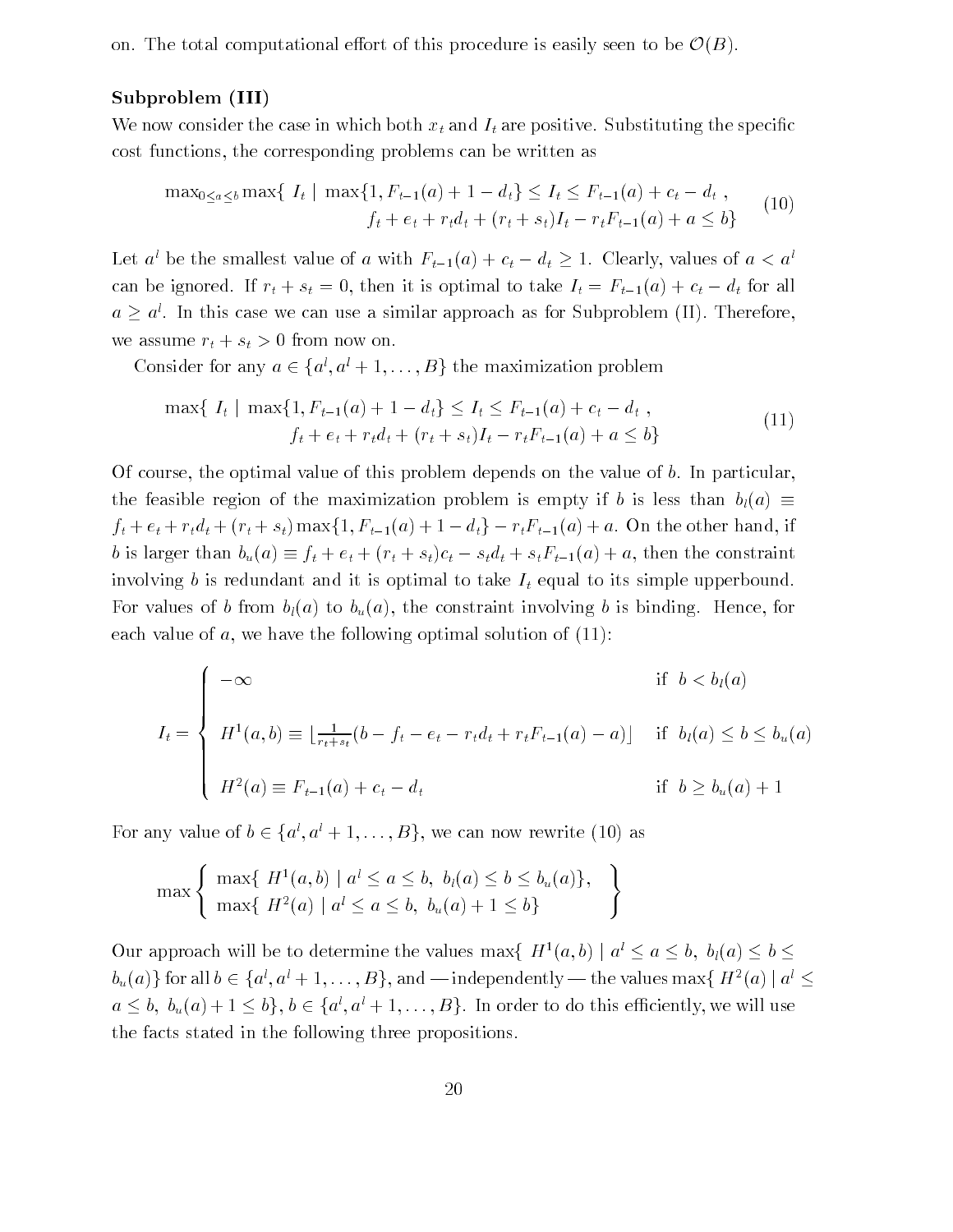**Proposition 16** The value  $b_u(a)$  is strictly increasing in a.

**Proof.** The statement follows immediately from the definition of  $b_u(a)$  and the fact that  $F_{t-1}(a)$  is non-decreasing in a.

$$
\qquad \qquad \Box
$$

 $\Box$ 

**Proposition 17** Suppose that for some  $a \in \{a', a' + 1, \ldots, B - 1\}$  it holds that  $b_l(a) \ge$ <br>  $b_l(\bar{a} + 1)$ , then max $\{H^1(a, b) \mid a^l \le a \le b, b_l(a) \le b \le b_u(a)\} = \max\{H^1(a, b) \mid a^l \le a \le b, b_l(a) \le b \le b_u(a), a \neq \bar{a}\}.$  $b_l(a + 1)$ , then max $\{H^-(a, b) \mid a \le a \le b, b_l(a) \le b \le b_u(a)\}= \max{\{H^-(a, b) \mid a \le b\}}$ and by black  $\phi = \begin{bmatrix} a & b \\ c & d \end{bmatrix}$ 

**Proof.** Because of Proposition 16, we have that  $[b_l(\bar{a}), b_u(\bar{a})] \subset [b_l(\bar{a}+1), b_u(\bar{a}+1)].$  $\begin{bmatrix} b & b \\ c & d \end{bmatrix}$ Therefore, it suffices to show that  $H^-(a + 1, b) \ge H^-(a, b)$  for all  $b \in [b_l(a), b_u(a)]$ .

The inequality bl(a)  $\frac{1}{2}$  if  $\frac{1}{2}$  is the 1-1) immediately implies

$$
\max\{1, F_{t-1}(\bar{a}) + 1 - d_t\} - r_t F_{t-1}(\bar{a}) + \bar{a} \ge
$$
  
\n
$$
\max\{1, F_{t-1}(\bar{a} + 1) + 1 - d_t\} - r_t F_{t-1}(\bar{a} + 1) + \bar{a} + 1
$$
  
\n
$$
\text{eigenality},
$$

or, equivalently,

$$
r_t F_{t-1}(\bar{a} + 1) - r_t F_{t-1}(\bar{a}) - 1 \ge
$$
  
\n
$$
\max\{1, F_{t-1}(\bar{a} + 1) + 1 - d_t\} - \max\{1, F_{t-1}(\bar{a}) + 1 - d_t\} \ge 0
$$

Since  $H^1(\bar{a}+1, b) - H^1(\bar{a}, b) = \frac{1}{r_t+s_t} (r_t F_{t-1}(\bar{a}+1) - r_t F_{t-1}(\bar{a})-1)$  for any  $b \in [b_l(\bar{a}), b_u(\bar{a})],$ the desired result now follows.  $\Box$ 

**Proposition 18** For all  $a \in \{a^l, a^l + 1, \ldots, B\}$  it holds that  $b_l(a) \geq a$ .

Proof.

$$
b_l(a) = f_t + e_t + r_t d_t + (r_t + s_t) \max\{1, F_{t-1}(a) + 1 - d_t\} - r_t F_{t-1}(a) + a
$$
  
\n
$$
\geq f_t + e_t + r_t d_t + r_t (F_{t-1}(a) + 1 - d_t) + s_t - r_t F_{t-1}(a) + a
$$
  
\n
$$
= f_t + e_t + r_t + s_t + a
$$
  
\n
$$
\geq a
$$

**Theorem 19** The values max $\{H^1(a,b) | a^l \le a \le b, b_l(a) \le b \le b_u(a)\}\$  and  $\max\{ H^2(a) \mid a^l \le a \le b, b_u(a)+1 \le b \}$  can be computed for  $b = a^l, a^l + 1, \ldots, B$  in a total computational  $y$  computation is  $\bullet$  (B).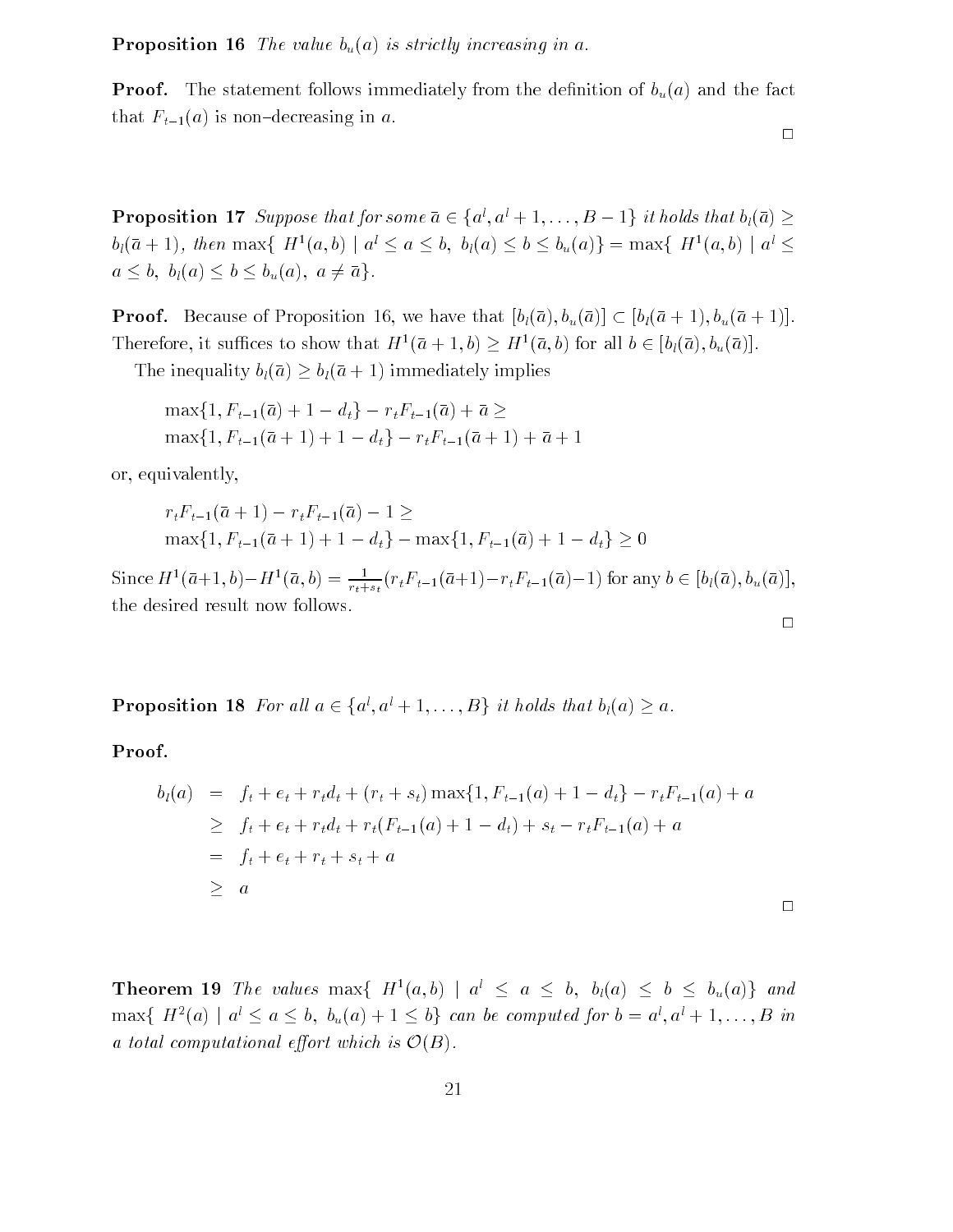**Proof.** Let us first focus on the computation of the values max  $\{H^2(a) \mid a^l \le a \le a\}$  $b, b_u(a) + 1 \leq b$ ,  $b = a, a + 1, ..., D$ . Let a be the largest value of a for which  $b_u(a) + 1 \leq D$ . From  $b_u(a^{\dagger}) \geq b_l(a^{\dagger})$  and Proposition 18 it follows that  $b > a^{\dagger}$  if  $b \geq b_u(a) + 1$ . Because  $H^-(a) = F_{t-1}(a) + c_t - a_t$  is non-decreasing in a, we can now conclude max $\{ H^-(a) \mid a \le a \le b, \; b_u(a) + 1 \le b \} = H^-(a^+)$  for  $b_u(a^+) + 1 \le b \le b$ . Analogously, we can prove max $\{H^2(a) \mid a^l \le a \le b, b_u(a)+1 \le b\} = H^2(a^u - 1)$  for  $b_u(a^2 - 1) + 1 \leq b \leq b_u(a^2)$ , and so on. Hence, the procedure boils down to determining for all  $b \in \{a', a'+1, \ldots, B\}$  the largest value  $b_u(a) + 1$  which is less than or equal to <br>b. This can easily be done in  $\mathcal{O}(B)$  time.<br>Let us now consider the computation of max{  $H^1(a, b) | a^l \le a \le b$ ,  $b_l(a) \le$ b. This can easily be done in  $\mathcal{O}(B)$  time.  $\mathcal{L}(\mathcal{A})$  time.

Let us now consider the computation of max $\{H^1(a, b) \mid a \le a \le b, b( a) \le a \}$  $b \leq b_u(a)$ ;  $b = a, a + 1, ..., b$ . Decause of Proposition 17 any value a for which black and a planet which is interesting the matrix of  $\frac{1}{\sqrt{2}}$ it suffices to consider the subsequence A of  $a^l, a^l + 1, \ldots, B$  defined by the property that  $a \in A$  if and only if there does not exist any  $a' \in \{a+1, a+2, ..., B\}$  with  $b_l(a)$ . Note that this means that both  $b^l(a)$  and  $b^u(a)$  are strictly increasing <br>easing  $a \in A$ . Also note that A can be constructed in  $\mathcal{O}(B)$  time.  $b_l(a) \leq b_l(a)$ . Note that this means that both  $b'(a)$  and  $b''(a)$  are strictly increasing for  $\mathcal{L}$  and  $\mathcal{L}$  and  $\mathcal{L}$  are constructed in O(B) time.

Now define for every  $b \in \{a', a' + 1, ..., B\}$  the — possibly empty — subset  $S(b)$  of ments of A as follows. If  $S(b) = \{a_1, a_2, ..., a_m\}$  then elements of  $\left(\begin{array}{cc} 1, & 2 \end{array}\right)$  and  $m$ 

- 1 is the smallest and  $\left(\sqrt{a}\right)$  if  $\left(\sqrt{a}\right)$  is the smallest and  $\left(\sqrt{a}\right)$
- $\begin{array}{ccccccc} \epsilon_{1} & \epsilon_{2} & \epsilon_{3} & \epsilon_{4} & \epsilon_{5} & \epsilon_{6} & \epsilon_{7} & \epsilon_{8} & \epsilon_{9} & \epsilon_{10} & \epsilon_{11} & \epsilon_{11} & \epsilon_{12} & \epsilon_{13} & \epsilon_{14} & \epsilon_{15} & \epsilon_{16} & \epsilon_{17} & \epsilon_{18} & \epsilon_{19} & \epsilon_{10} & \epsilon_{11} & \epsilon_{12} & \epsilon_{13} & \epsilon_{15} & \epsilon_{16} & \epsilon_{17} & \epsilon_{18} & \epsilon_{19} & \epsilon_{10} & \epsilon_{11} & \epsilon_{1$ and  $H^1(a_i, b) > H^1(a_{i-1}, b)$ .

If  $S(b)$  is empty, then clearly max $\{H^1(a, b) \mid a^l \le a \le b, b_l(a) \le b \le b_u(a)\} = -\infty$ . If  $S(b)$  is non-empty, then we have the properties  $a_1 < a_2 < \ldots < a_m$  and  $H<sup>1</sup>(a_1, b) <$  $H^1(a_2, b) < \ldots < H^1(a_m, b)$ . Because of Proposition 18, we know that  $a_i \leq b$  for all  $\overline{\phantom{a}}$ , and all  $\overline{\phantom{a}}$  $i = 1, 2, \ldots, m$ . It is now easily verified that  $H^-(a_m, b) = \max\{H^-(a, b) \mid a \leq a \leq a \}$  $\beta$  by  $\beta$  =  $\alpha$  and  $\beta$ 

Besides the fact that we immediately obtain the value max  $\{H^1(a,b) \mid a^l \leq a \leq a\}$ b, bl(a)  $b = \frac{1}{2}$  bu(a)g). If for another reason for  $\frac{1}{2}$ . cortain value  $\begin{pmatrix} 0 & \frac{1}{2} \\ \frac{1}{2} & \frac{1}{2} \end{pmatrix}$  is not in S(b), then it is not in S(b), then it is not in S(b), then it is not in S(b), then it is not in S(b), then it is not in S(b), then it is not in S(b), it is not in  $S(0)$  for any  $0 \leq b$  with  $b_l(a_0) \leq b$  is  $\begin{array}{cccc} \mathbf{b} & \mathbf{b} & \mathbf{b} & \mathbf{b} & \mathbf{b} & \mathbf{b} & \mathbf{b} & \mathbf{b} & \mathbf{b} & \mathbf{b} & \mathbf{b} & \mathbf{b} & \mathbf{b} & \mathbf{b} & \mathbf{b} & \mathbf{b} & \mathbf{b} & \mathbf{b} & \mathbf{b} & \mathbf{b} & \mathbf{b} & \mathbf{b} & \mathbf{b} & \mathbf{b} & \mathbf{b} & \mathbf{b} & \mathbf{b} & \mathbf{b} & \mathbf{b} & \mathbf{b} & \mathbf$ there exists an  $a_i \in A$  with  $a_i < a_0, b_i(a_i) \leq b \leq b_u(a_i)$  and  $H^-(a_i, b) \geq H^-(a_0, b)$ . Decause  $b_l(a_i) < b_l(a_0) \leq v \leq b \leq b_u(a_i)$ , it holds that  $b_l(a_i) \leq v \leq b_u(a_i)$ . Moreover,  $\mathbf{b} \cdot \mathbf{b} = \mathbf{b} \cdot \mathbf{b}$  $H^1(a_i, b) \ge H^1(a_0, b)$  implies  $H^1(a_i, b) \ge H^1(a_0, b)$ . Hence,  $a_0$  is not in  $S(b)$ .

We will consider b in order of decreasing value. The elements of subset  $S(B)$  can trivially be found in  $\mathcal{O}(B)$  time. To achieve this complexity bound for all  $b \in \{a^i, a^i+1, a^i\}$  $O(D)$  time. To achieve this complexity bound for all  $b \in \{a^r, a^r + 1\}$ ;<br>represent the subsets by a list in which the elements are stored ... is by a linear the subsets by a linear stored the elements are stored in which the elements are stored in  $\mathcal{I}$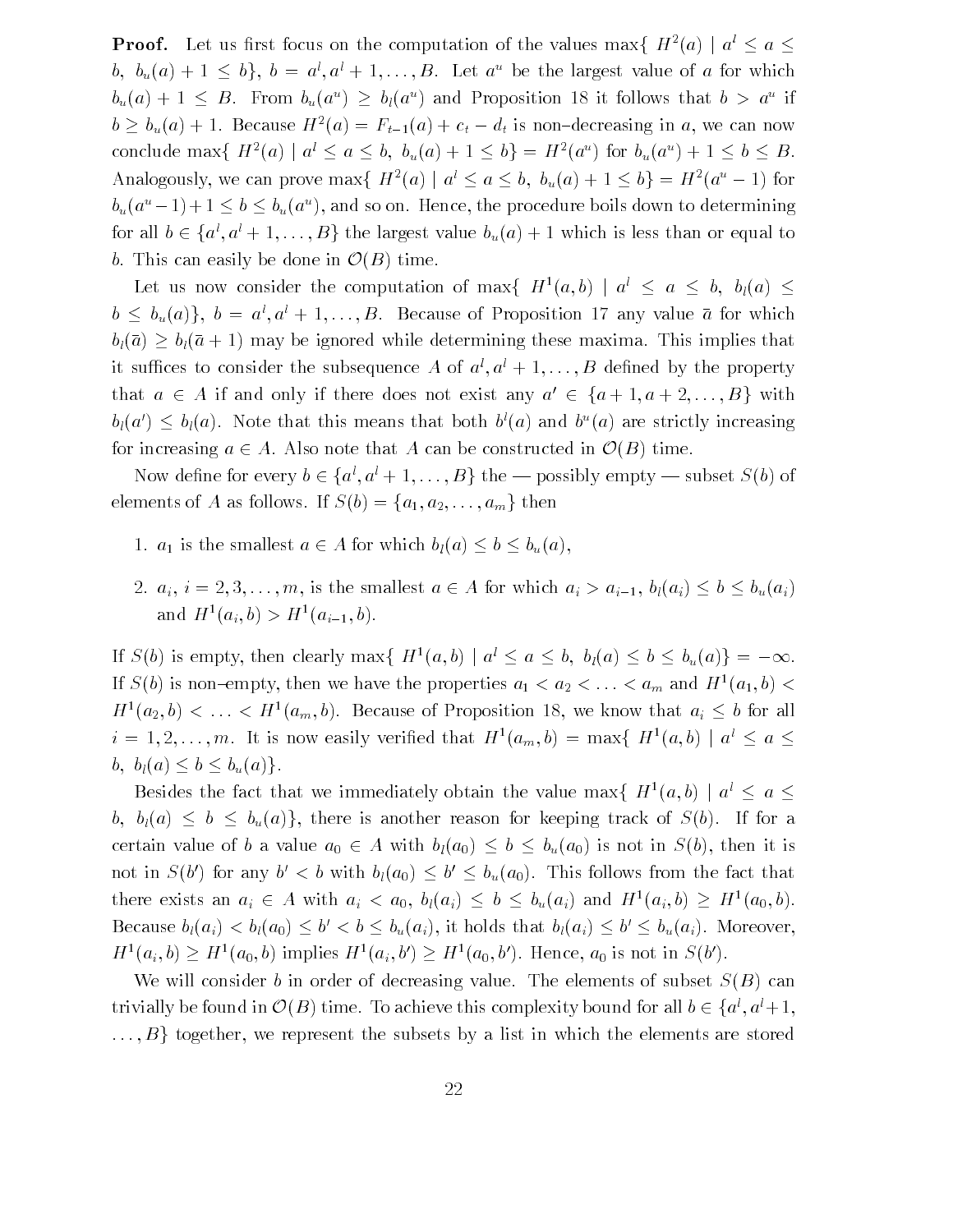in increasing order. This list has the property that at the bottom elements can only be deleted, while at the top elements may be deleted and added. It is well-known that this data structure can be implemented such that each deletion and each addition requires constant time (see, for instance, Aho, Hopcroft and Ullman 1983).

Now suppose that  $S(b)$  has been determined for a certain value of  $b \in \{a^{l}+1, a^{l}+2, \ldots$ <br>B}. Let  $a_0$  be the largest element of A with  $b_u(a_0) < b$ . In order to determine  $S(b-1)$ ,  $\alpha$  is equal to following. If  $\beta$  is empty, then we check whether b  $\alpha$ is the case, then S(b) is non-trial structure  $S(\lambda)$  is non-trial structure  $S(\lambda)$  is non-trial structure.  $S(b) = \{a_1, a_2, \ldots, a_m\}$ , then the following steps are carried out.

- (i)  $\mathcal{L}(m)$  and  $m$
- (ii) If  $b-1 = b_u(a_0)$ , then delete from the top of the list all  $a_i$  for which  $H^1(a_i, b-1) \leq$  $H^{\text{-}}(a_0, b-1)$  and add  $a_0$  to the top of the list.

The total amount of work involved in carrying out these steps for  $b = a^{l} + 1, a^{l} + 2, \ldots, B$ can be bounded by a constant times the total number of additions to and deletions from the list. Since every  $b \in \{a', a' + 1, ..., B - 1\}$  is added to the list exactly once<br>and deleted at most once, the  $\mathcal{O}(B)$  bound now follows. This completes the proof. and deleted at most once, the O(B) bound now follows. This complete the proof. This complete the proof. This complete the proof. This complete the proof. This complete the proof. This complete the proof. This complete the

 $\Box$ 

#### Subproblem (IV)

The subproblems are now of the following form.

$$
\max_{0 \le a \le b} \max\{ I_t | F_{t-1}(a) + 1 - d_t \le I_t \le \min\{-1, F_{t-1}(a) + c_t - d_t \}, f_t + g_t + r_t d_t + (r_t - q_t)I_t - r_t F_{t-1}(a) + a \le b \}
$$

Clearly, values of a for which  $F_{t-1}(a)+1-d_t\geq 0$  can be ignored. If  $r_t-q_t\leq 0$ , then it  $d_t = 0$  can be ignored. If  $t = t$  , then it is  $\sum_{i=1}^{n}$  for all  $\sum_{i=1}^{n}$  and  $\sum_{i=1}^{n}$   $\sum_{i=1}^{n}$  (a)  $\sum_{i=1}^{n}$  are constraining values of a. Since this value is non-decreasing when  $\alpha$  increases, we can use a similar approach as for Subproblem (II).

If rtqt <sup>&</sup>gt; 0 we propose essentially the same approach as the one for Subproblem (III) in the case  $\cdot$   $\cdot$  + st  $\cdot$  0. The following observations is left the left to the proof is left to the proof  $reader - are useful.$ 

- 1. Denne  $\sigma(a) =$  $f(t + g(t + \ell) + (e^{i\theta} - q\ell)(e^{i\theta} - 1)^{i\theta}) + f(t + g(t + \ell))$ that  $b'(a) \ge a$  for all a with  $F_{t-1}(a) + 1 - a_t \le -1$  (i.e., for all relevant values of a). a).
- 2. Denne  $\delta^{\text{-}}(a) = f_t + g_t + r_t + (r_t q_t)(\min\{-1, r_{t-1} + c_t a_t\}) r_t r_{t-1}(a) + a.$  $\begin{array}{c} \text{S} \\ \text{S} \end{array}$  . The contract of  $23$  $\lceil (a) \rceil \leq b^{\prime}(a + 1)$  if and only if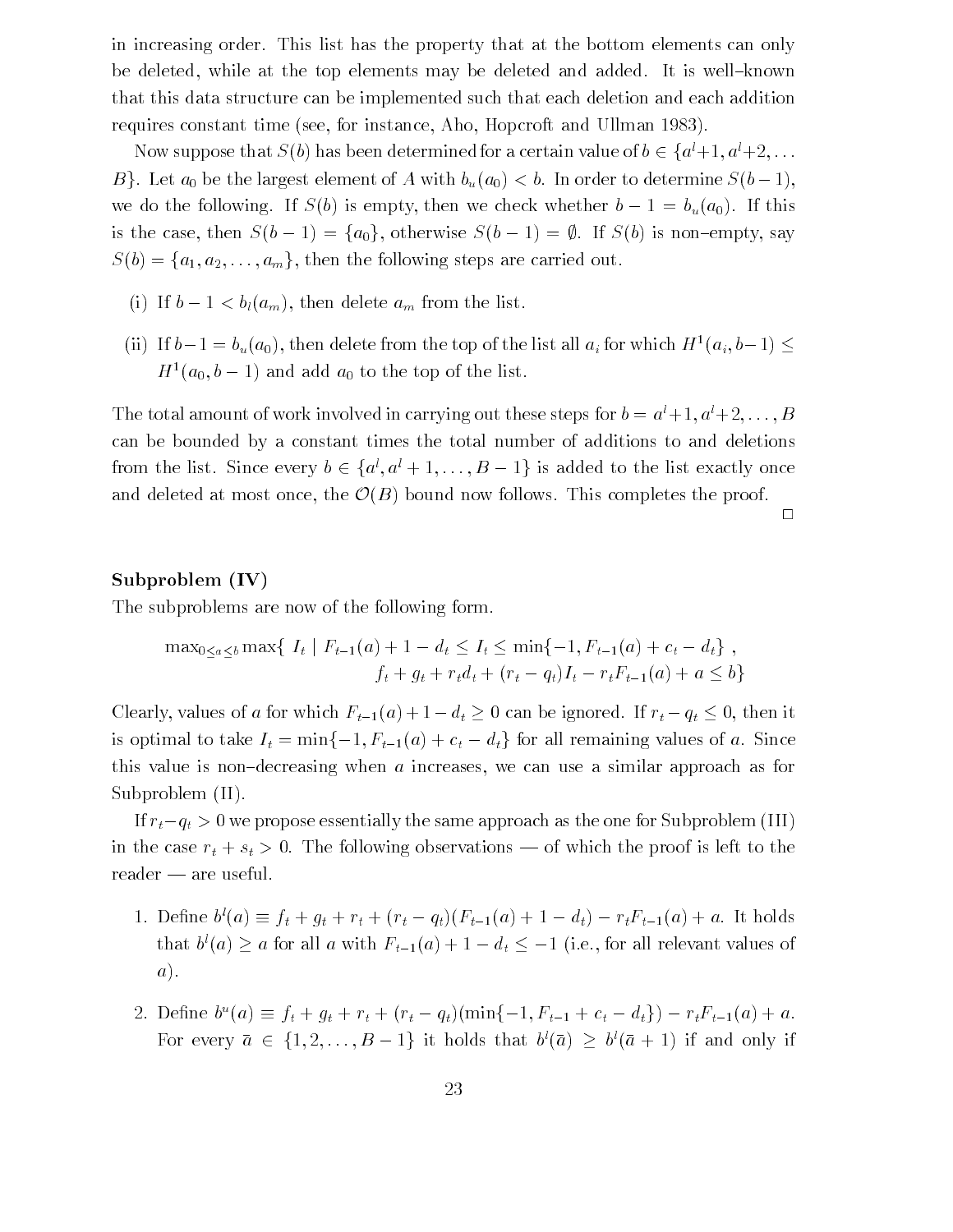$b^{\circ}(a) \geq b^{\circ}(a+1)$ . Moreover, if  $b^{\circ}(a) \geq b^{\circ}(a+1)$ , then for  $b^{\circ}(a) \leq b \leq b^{\circ}(a+1)$ :

$$
\lfloor \frac{1}{r_t - q_t} (b - f_t - e_t - r_t d_t + r_t F_{t-1}(\bar{a}) - \bar{a}) \rfloor \le
$$
  

$$
\lfloor \frac{1}{r_t - q_t} (b - f_t - e_t - r_t d_t + r_t F_{t-1}(\bar{a} + 1) - \bar{a} + 1) \rfloor
$$

and for  $b$   $(a + 1) + 1 \le b \le b$   $(a)$ :

$$
\lfloor \frac{1}{r_t - q_t} (b - f_t - e_t - r_t d_t + r_t F_{t-1}(\bar{a}) - \bar{a}) \rfloor \le \min\{-1, F_{t-1}(\bar{a} + 1) + c_t - d_t\}
$$
  
This implies that  $\bar{a}$  may be ignored while computing the maxima. Therefore,

it suffices to consider a particular subsequence of  $a = 0, 1, \ldots, B$  which has the property that both  $\sigma(a)$  and  $\sigma^*(a)$  are strictly increasing in  $a$ .

It is now left to the reader to verify that the same approach as discussed for Subproblem (III) can be applied. Hence, for fixed value of  $t$ , Subproblem (IV) is also solvable  $\left($ B) time. We have now derived the following result.

**Theorem 20** If all cost functions are pseudo-linear, then it takes  $\mathcal{O}(TB)$  time to  $\mathcal{L}(\mathbf{X}) = \sum_{i=1}^{n} \mathcal{L}(\mathbf{X})$  $c_1$  is not put that  $c_2$  is the set of  $c_1$  is  $c_2$  is  $c_3$  is  $c_4$  if  $c_5$  is  $c_6$  if  $c_7$  is  $c_7$  if  $c_8$  is  $c_9$  if  $c_9$  is  $c_9$  if  $c_9$  is  $c_9$  if  $c_9$  is  $c_9$  if  $c_9$  is  $c_9$  if  $c_9$  is  $c_9$  if

The maximization in the theorem above is the first part of recursion  $(5)$ . The other part b). It is left to the reader to verify that in case the holding cost functions are pseudo-<br>linear, this expression can be computed for all  $b \in \{0, 1, ..., B\}$  and all  $t \in \{1, 2, ..., T\}$  $\mathbf{F}_{\mathbf{y}}$  is the first that reader to verify that in case the holding cost functions are pseudo $\mathbf{y}$ in a total computational effort which is  $\mathcal{O}(TB)$ . The crucial observation to achieve the reduction in complexity is that the binary searches which were needed in the general in a total computational entry which is not when  $\bullet$  $\bullet$  ( $\bullet$   $\bullet$ ). The crucial observation to achieve the achieve reduction in complexity is that the binary searches which were needed in the general case can now be replaced by  $\bullet$  (1) computations.

This appendix can now be summarized as follows.

**Theorem 21** If all cost functions are pseudo-linear, then the complexity of the dynamic programming algorithm based on formulas (1) and (5) is  $\mathcal{O}(TB)$ . O(T B).

### References

Aho, A.V., J.E. Hopcroft and J.D. Ullman. 1983. Data Structures and Algorithms. Addison–Wesley Publishing Company, Reading, Massachusetts, 53–60.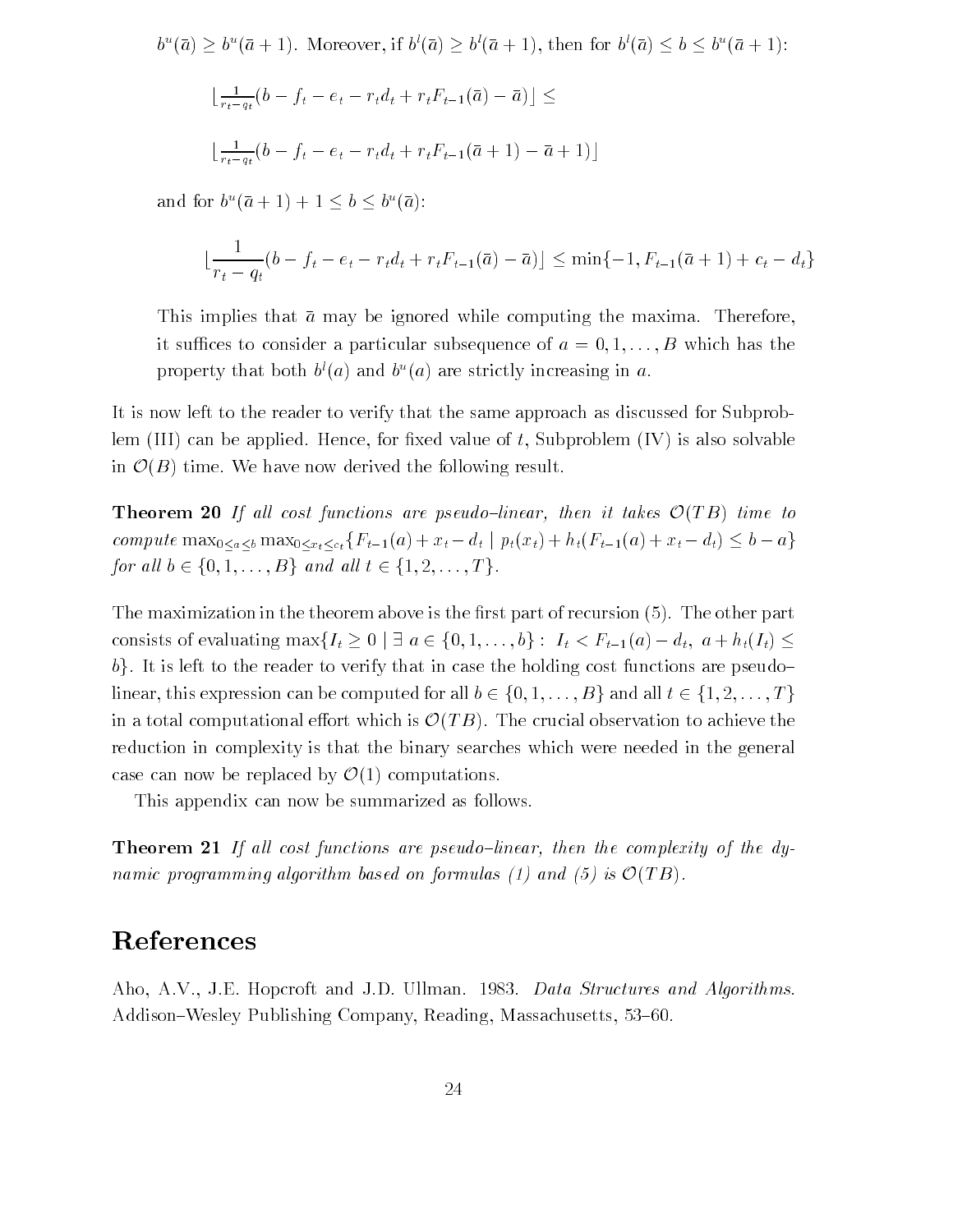Baker, K.R., P. Dixon, M.J. Magazine and E.A. Silver. 1978. An Algorithm for the Dynamic Lot-Size Problem with Time-Varying Production Capacity Constraints. Management Science 24, 1710-1720.

Bitran, G.R. and H. Matsuo. 1986. Approximation Formulations for the Single-Product Capacitated Lot Size Problem. Operations Research 34, 63-74.

Bitran, G.R., and H.H. Yanasse. 1982. Computational Complexity of the Capacitated Lot Size Problem. Management Science 28, 1174-1186.

Chen, H.-D., D. Hearn and C.-Y. Lee. 1994a. A New Dynamic Programming Algorithm for the Single Item Capacitated Dynamic Lot Size Model. Journal of Global Optimization 4, 285-300.

Chen, H.-D., D. Hearn and C.-Y. Lee. 1994b. A Dynamic Programming Algorithm for Dynamic Lot Size Models with Piecewise Linear Costs. Journal of Global Optimization 4, 397-413.

Chen, W.-H., and J.-M. Thizy. 1990. Analysis of Relaxations for the Multi-Item Capacitated Lot-Sizing Problem. Annals of Operations Research 26, 29-72.

Chung, C.-S., and C.-H. M. Lin. 1988. An  $O(T^2)$  Algorithm for the  $N1/G/NI/ND$ Capacitated Lot Size Problem. Management Science 34, 420-426.

Chung, C.-S., J. Flynn and C.-H. M. Lin. 1994. An Effective Algorithm for the Capacitated Single Item Lot Size Problem. European Journal of Operational Research 75, 427-440.

Constantino, M. 1995. Lower Bounds in Lot-Sizing Models: A Polyhedral Study. Working Paper 12/95 FCUL, Universidade de Lisboa, Lisbon, Portugal (to appear in Mathematics of Operations Research).

Erenguc, S.S., and Y. Aksoy. 1990. A Branch and Bound Algorithm for a Single Item Nonconvex Dynamic Lot Sizing Problem with Capacity Constraints. Computers and Operations Research 17, 199-210.

Flippo, O.E., A.W.J. Kolen, A.M.C.A. Koster and R.L.M.J. Van de Leensel. 1996. A Dynamic Programmimg Approach for the Local Access Network Expansion Problem.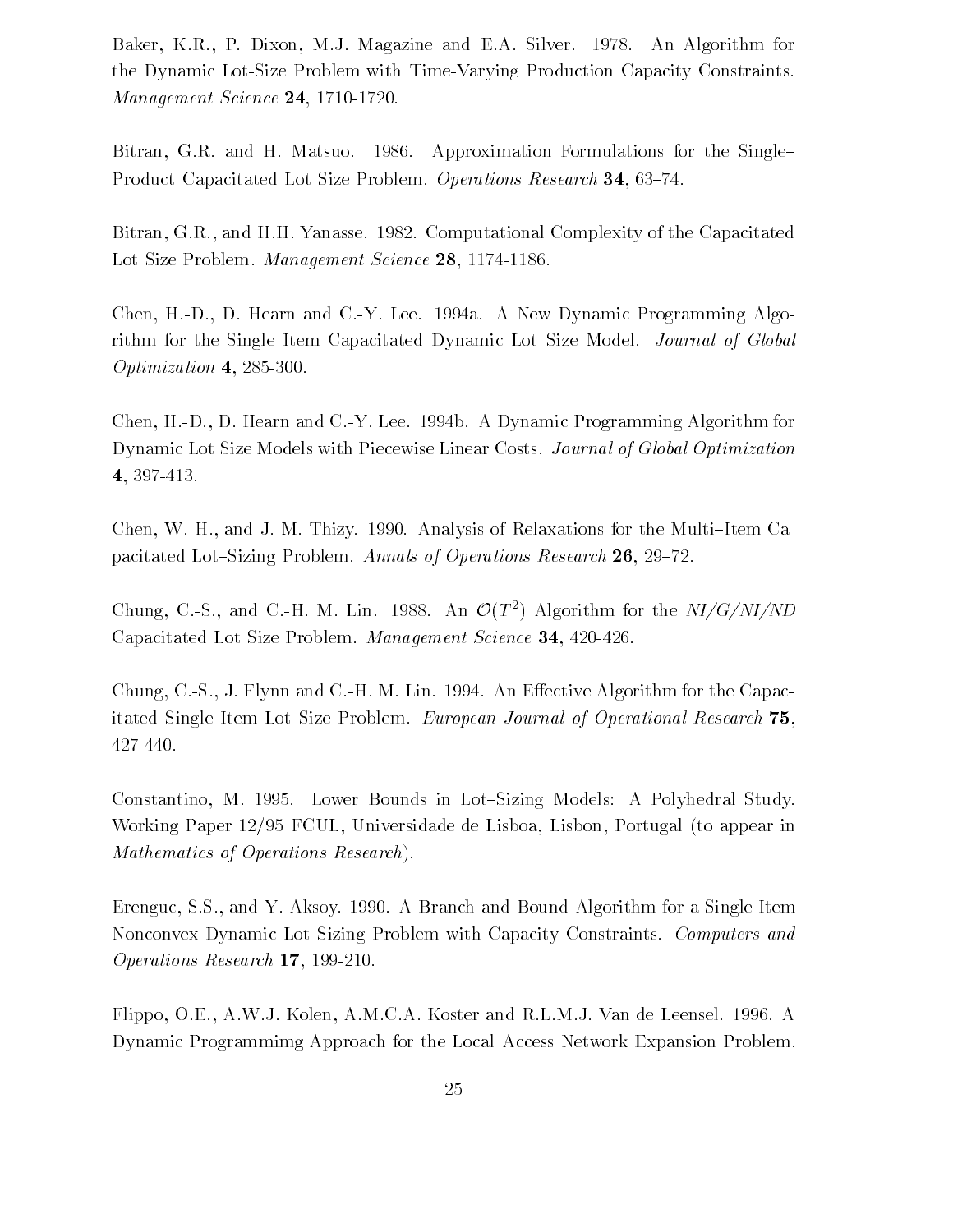METEOR Research Memorandum RM/96/027, Faculty of Economics and Business Administration, Maastricht University, Maastricht, The Netherlands.

Florian, M., and M. Klein. 1971. Deterministic Production Planning with Concave Costs and Capacity Constraints. Management Science 18, 12-20.

Florian, M., J.K. Lenstra and A.H.G. Rinnooy Kan. 1980. Deterministic Production Planning: Algorithms and Complexity. Management Science 26, 669-679.

Gavish, B., and R.E. Johnson. 1990. A Fully Polynomial Approximation Scheme for Single-Product Scheduling in a Finite Capacity Facility. Operations Research 38, 70-83.

Lambrecht, M., and J. Vander Eecken. 1978. A Capacity Constrained Single-Facility Dynamic Lot-Size Model. European Journal of Operational Research 2, 132-136.

Leung, J.M.Y., T.L. Magnanti and R. Vachani. 1989. Facets and Algorithms for Capacitated Lot Sizing. Mathematical Programming 45, 331-359.

Karmarkar, U.S., S. Kekre and S. Kekre. 1987. The Dynamic Lot-Sizing Problem with Startup and Reservation Costs. Operations Research  $35, 389-398$ .

 $\Lambda$ irca, O. 1900. An Emiciem Aigonthin for the Capacitated Single Item Dynamic Equ Size Problem. European Journal of Operational Research 45, 15-24.

Kovalyov, M.Y. 1995. Improving the Complexities of Approximation Algorithms for Optimization Problems. Operations Research Letters 17, 85-87.

Lofti, V., and Y.-S. Yoon. 1994. An Algorithm for the Single Item Capacitated Lotsizing Problem with Concave Production and Holding Costs. Journal of the Operational Research Society 45, 934-941.

Love, S.F. 1973. Bounded Production and Inventory Models with Piecewise Concave Costs. Management Science 20, 313-318.

Pochet, Y. 1988. Valid Inequalities and Separation for Capacitated Economic Lot Sizing. Operations Research Letters 7, 109-116.